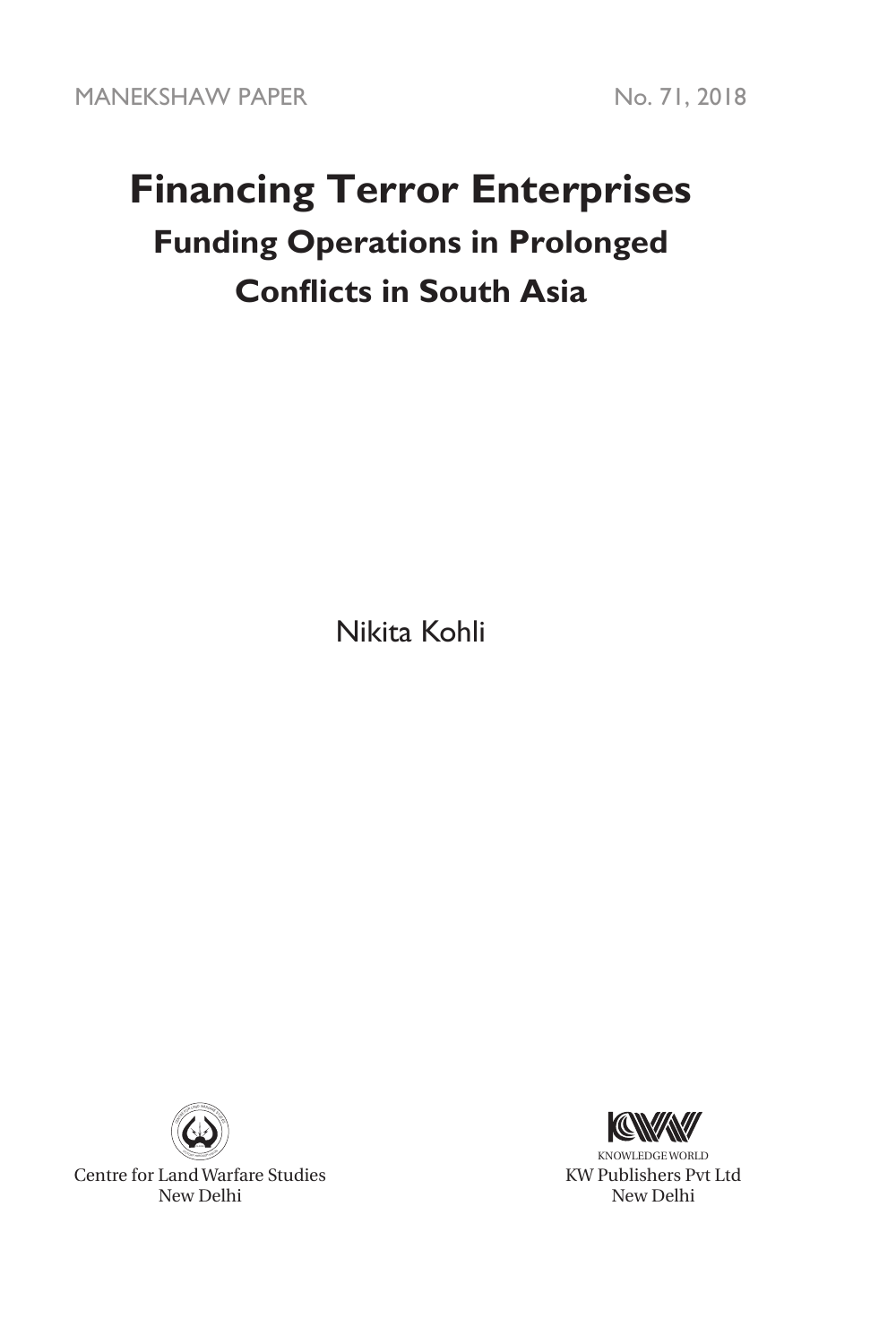**Editorial Team**

Editor-in-Chief : Lt Gen Balraj Nagal (Retd)

ISSN 23939729



**Centre for Land Warfare Studies**  RPSO Complex, Parade Road, Delhi Cantt, New Delhi 110010 Phone: +91.11.25691308 Fax: +91.11.25692347 email: landwarfare@gmail.com website: www.claws.in CLAWS Army No. 33098

The Centre for Land Warfare Studies (CLAWS), New Delhi, is an independent think-tank dealing with national security and conceptual aspects of land warfare, including conventional and sub-conventional conflicts and terrorism. CLAWS conducts research that is futuristic in outlook and policy-oriented in approach.

© 2018, Centre for Land Warfare Studies (CLAWS), New Delhi

Disclaimer: The contents of this paper are based on the analysis of materials accessed from open sources and are the personal views of the author. The contents, therefore, may not be quoted or cited as representing the views or policy of the Government of India, or Integrated Headquarters of the Ministry of Defence (MoD) (Army), or the Centre for Land Warfare Studies.



www.kwpub.com

Published in India by

Kalpana Shukla KW Publishers Pvt Ltd 4676/21, First Floor, Ansari Road, Daryaganj, New Delhi 110002 Phone: +91 11 23263498 / 43528107 email: kw@kwpub.com · www.kwpub.com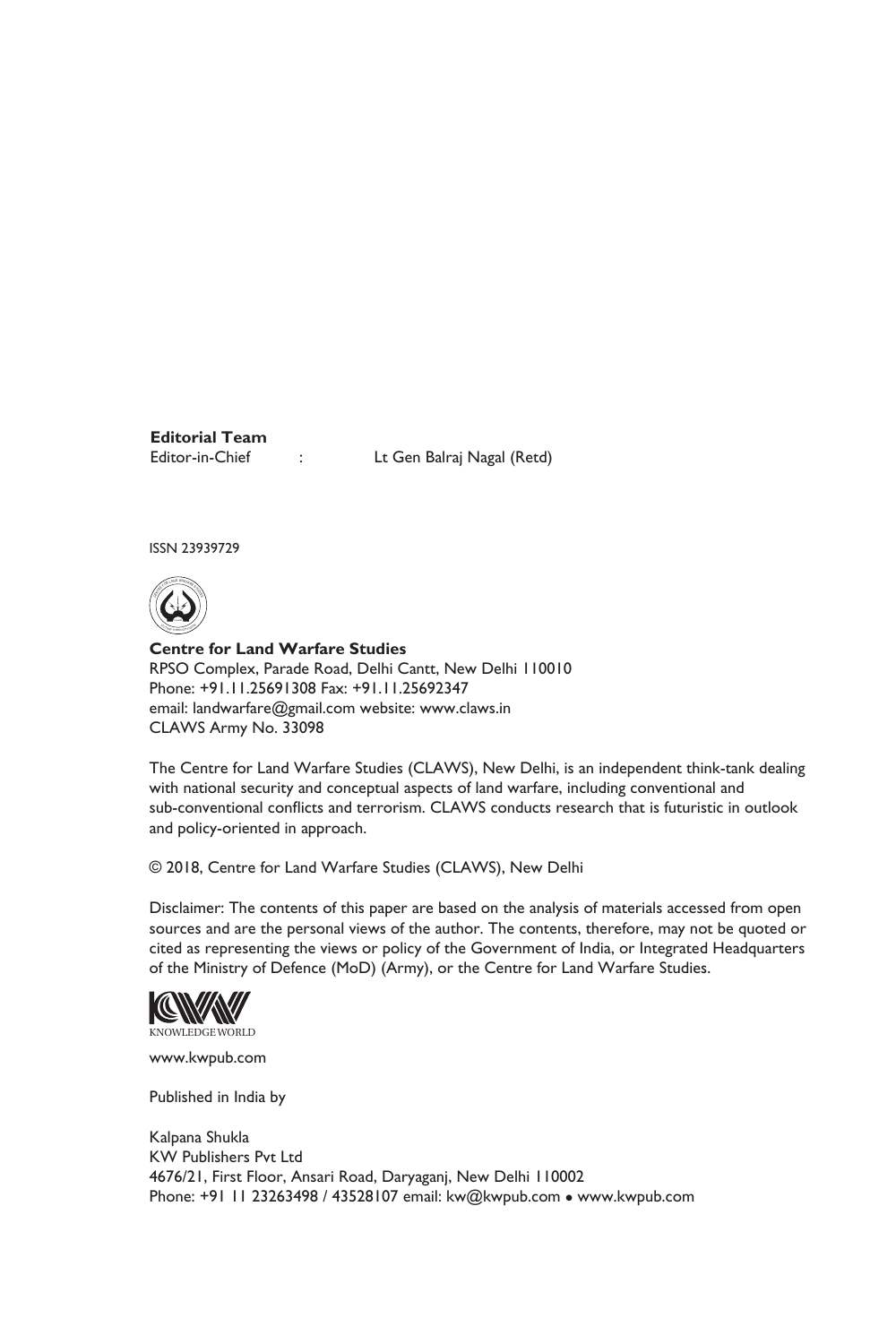# **Contents**

| Ι.         | Introduction                              | 2              |
|------------|-------------------------------------------|----------------|
| 2.         | A Brief Review of Literature              | $\overline{4}$ |
| 3.         | Analytical Framework and Methodology      | 6              |
|            | Actors                                    | 6              |
|            | <b>Funding Operations</b>                 | 10             |
|            | Prolonged Conflict in South Asia          | 12             |
|            | 4. A New Way of Seeing                    | 13             |
|            | <b>Value Chains</b>                       | 15             |
|            | <b>Value Chains and Terrorism Finance</b> | 16             |
| 5.         | Cases                                     | 20             |
|            | Taliban-Afghanistan and Pakistan          | 20             |
|            | Lashkar-e-Taiba                           | 25             |
|            | 6. Methodological Issues                  | 27             |
|            | 7. Conclusions and Implications           | 28             |
| References |                                           | 30             |
|            | <b>Notes</b>                              | 33             |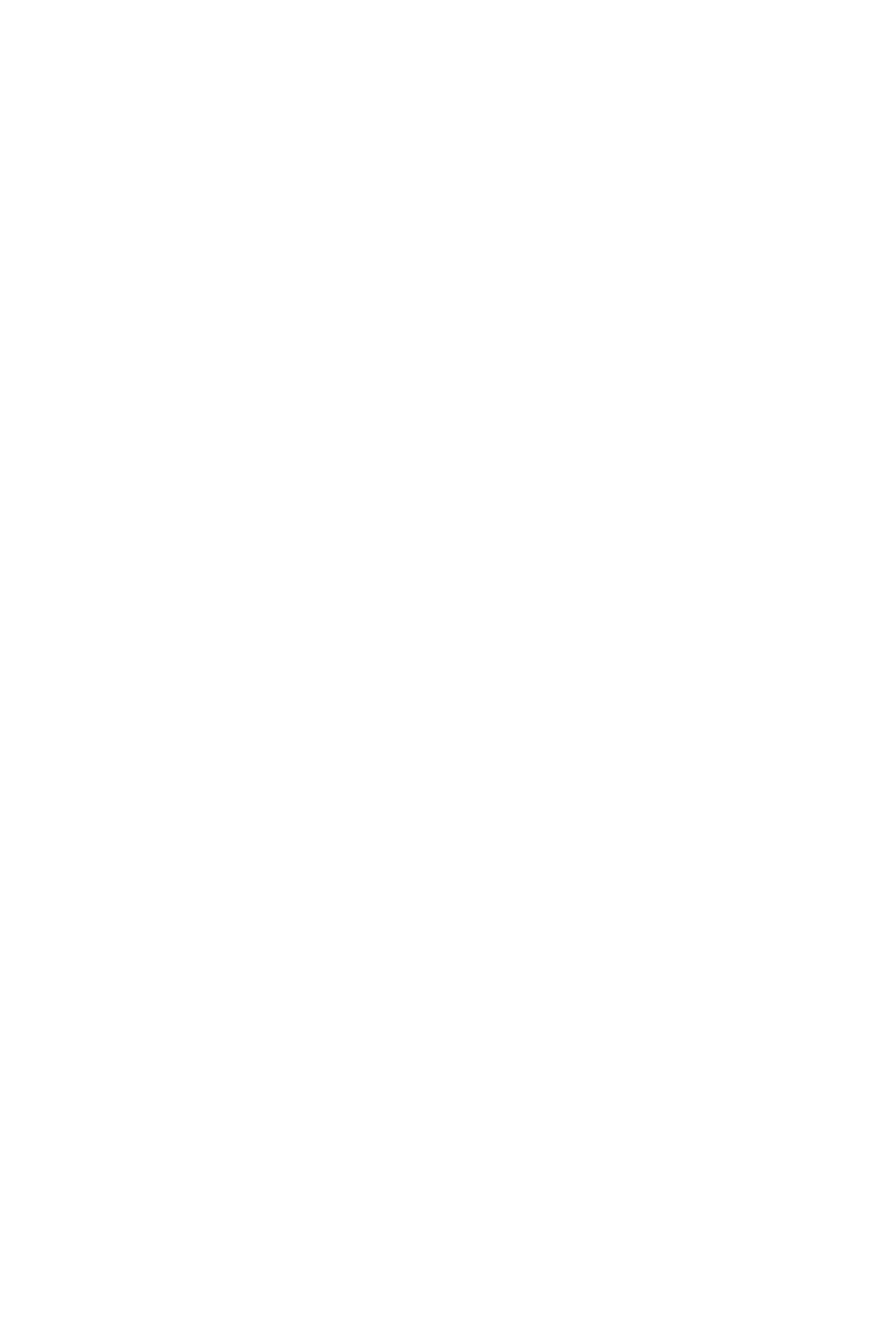# **Financing Terror Enterprises Funding Operations in Prolonged Conflicts in South Asia**

Since 2001, we are seeing increasing attention being given to understanding terrorism, with a new focus on the issue of how terrorist organisations are financed. They ask important questions regarding who finances terrorism and how do they do it. However, these analyses have often ignored how terrorist organisations are able to pay for themselves to be able to continue operations in prolonged conflict situations, especially given the new norm of targeted financial sanctions and the increasingly stricter financial and banking regulations. Against this background, the paper asks how terrorists organisations fund their operations in prolonged conflicts, and how that affects the organisational structure and behaviour of the groups by looking at the way that these terrorist groups interact with the local population. The paper uses the framework of global value chains (GVCs) to understand the financing chains that are developed by the terrorist organisations, linking the terrorists with those who support them logistically and emotionally and those who financially support them. The paper underscores that the aspects of logistical, emotional and even material support often happens though the exchange of value, rather than through exchange of money, such as extortions for safety. This framework of value-chain financing is then tested on two different terrorist organisations, the Taliban and the Lashkar-e-Taiba, in South Asia. By considering available examples, we were able to see how such organisations enter into certain value chains, interact with other groups of people, which has an effect on the strategic behaviour of the group in respect to which groups it targets, when and how. Their funding mechanism and fronts for the same are detailed, demonstrating how this affected their modus operandi, including but not limited to, drug mulling, hawala, trafficking, zakat and state support.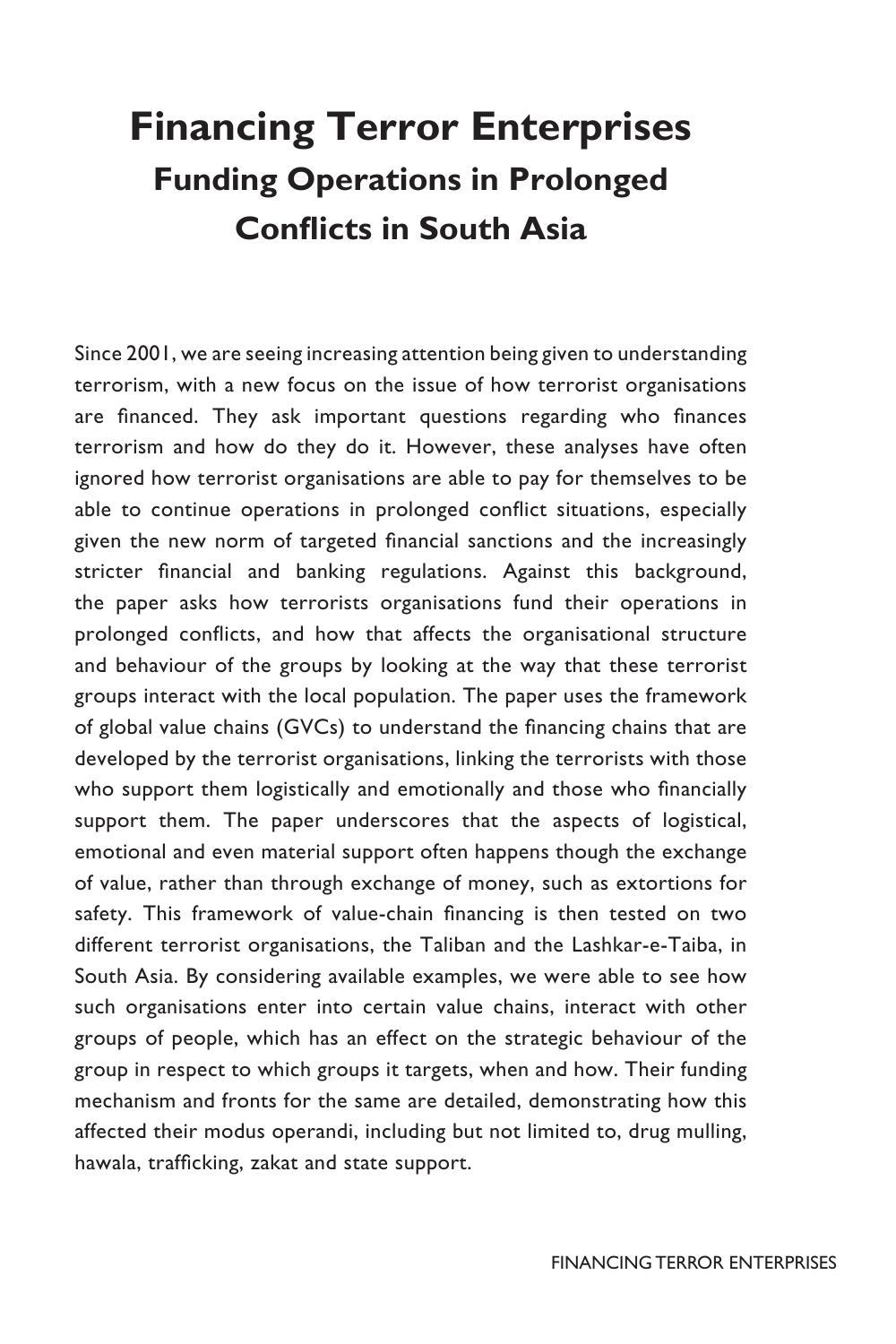#### **Introduction**

Finance is the mainstay of terrorist organisations. These terrorist organisations need resources not only to pay for the explosives and other armaments to create the grand spectacle of violence, but also to organise their groups, sustain them until and even after the violent attacks. In 2007, Mustafa Abu al-Yazid, Al-Qaeda's finance chief, noted that in their fight for jihad in Afghanistan, "there are hundreds wishing to carry out martyrdomseeking operations, but they can't find the funds to equip themselves" (Levitt and Baurer 2017, 145).

With the growing interest in understanding the financing of conflicts and especially that of non-state armed groups, mainly terrorist organisations like Al-Qaeda, there has been increasing attention being given to understanding terrorism, with a new focus on the issue of how terrorist organisations are financed.<sup>1</sup> They ask important questions regarding who finances terrorism and how do they do it. Since 2001, a body of ideas has evolved about the threat of 'terrorist finance' that has driven and justified various coordinated exercises of the state and private sector power, aimed at 'fighting' terrorism by 'attacking' its financial underpinnings (T. S. Wittig 2009, 8). The basic assumption in such analysis is that the terrorists have somehow developed sophisticated financing and banking techniques, which can go under the radar of most of the financial and banking regulations to be able to cross borders, legally and illegally, to finance their activities. In changing the financial regulations and developing targeted sanctions towards banks used by the terrorist organisations, those who advocate for these methods argue that such a destruction of the financial structure of the organisation would cripple it and subsequently end it. This has generated a whole range of writings on ways and means of countering terrorist finances.

While this has been an important advancement in order to understand the functioning of the terrorist organisations, these writings often ignore the implications of financing these terrorist organisations in prolonged conflict. In other words, we often ignore how terrorist organisations are able to pay for themselves to be able to continue operations in prolonged conflict situations, especially given the new norm of targeted financial sanctions and the increasingly stricter financial and banking regulations. In increasing the focus on following the money, governments and analysts often tend to forget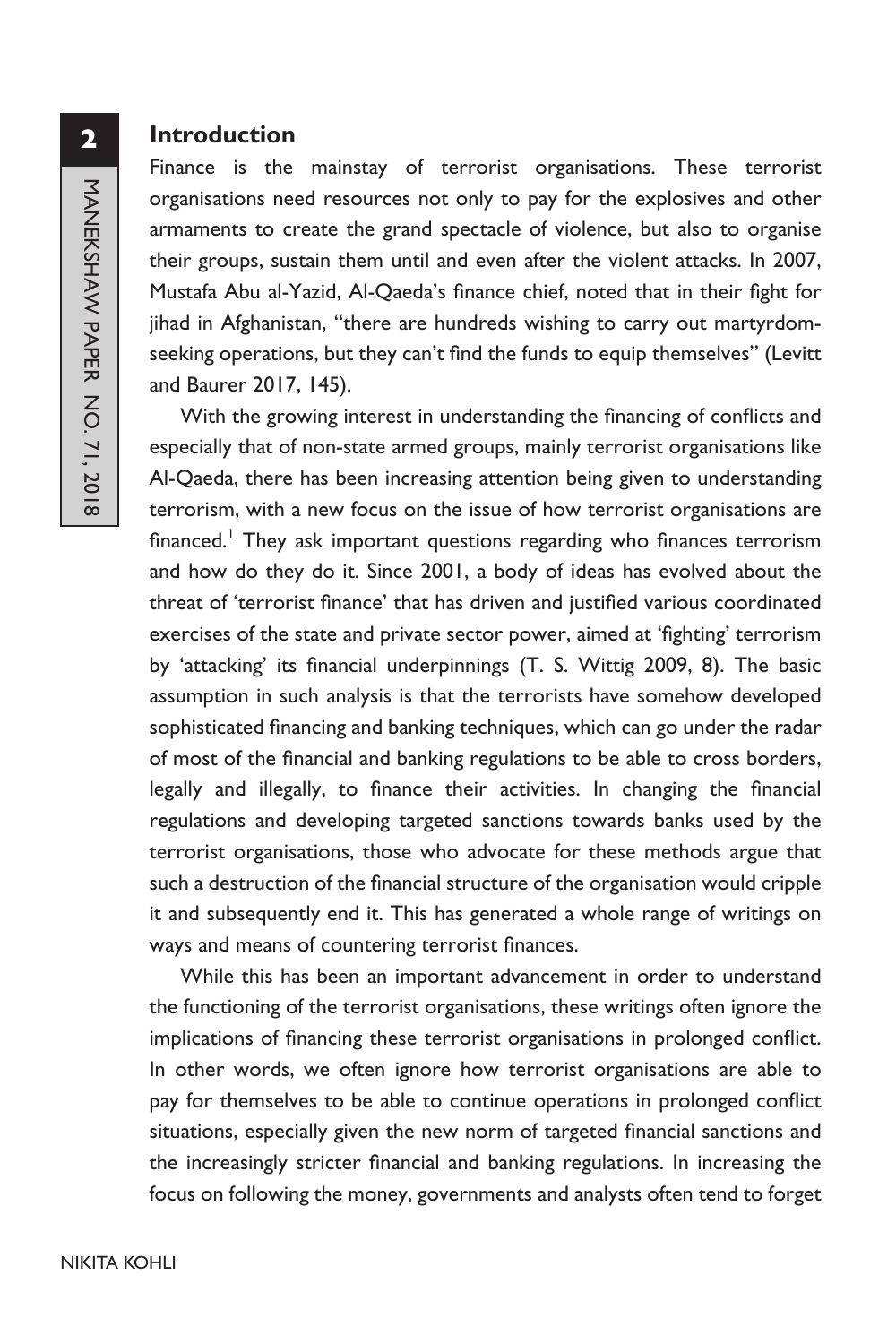that it is not simply how and how much money is being transferred by banking institutions, but rather on how it is being used by the terrorist groups in their local environments. However, as a member of the Irish Republican Army explained:

Without the community, we were irrelevant. We carried the guns and planted the bombs, but the community fed us, hid us, opened their homes to us, turned a blind eye to our operations…. Part of me wanted the community to-day: We need you, as you need us (Collins 1997, 225; Bloom and Horgan 2008; Haer 2015, 2).

In understanding that terrorist organisations are able to continue their activities in prolonged social conflicts only on the basis of support from the local community, the paper will focus on the social aspect of terrorism financing. Put another way, the paper asks how terrorist organisations fund their operations in prolonged conflicts and how that affects the organisational structure as well as behaviour of the groups by looking at the way these terrorist groups interact with the local population.

Such questions move beyond the simple understanding of terrorist finance as something that can be understood simply in terms of financial transfers and links it back to the social and political context under which these activities take place. More importantly, such an analysis helps us understand how it is possible that despite having such a range of literature and governmental as well as intergovernmental responses to tackle the issue, terrorist organisations are able to thrive and continue with their activities.

Understanding that these questions are a subset of the larger question of how various non-state armed actors are financed, this paper will concentrate on those groups that are widely considered to be terrorist organisations, while acknowledging that all non-state armed groups rely on support from the local population for their survival.

The paper will first look briefly at the literature around terrorism and terrorist finance, going on to develop definitions for the various terms that have been listed out in the title to understand the orientation of the paper terrorist, funding operations and prolonged conflict. This paper will then look at a few different cases to understand how terrorist organisations operate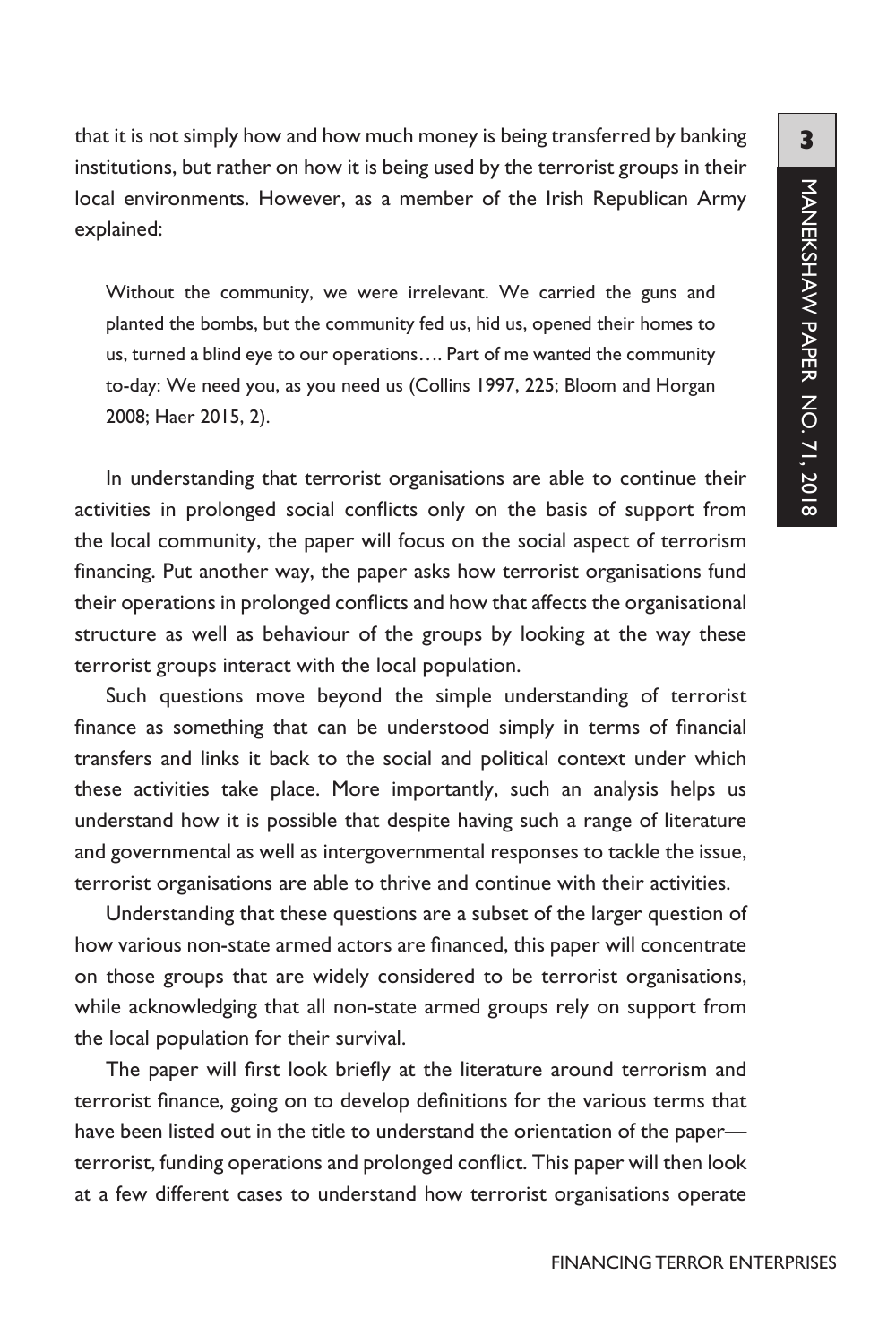in South Asia, using the lens of Global Value Chains (GVCs) to understand the functioning of terrorist organisations and finally concluding with the implications that such a way of research would have for understanding and developing different ways to counter terrorist financing.

# **A Brief Review of Literature**

In the past few decades, we have seen a range of new articles and writings coming out each year on the issue of terrorism, and more recently, terrorist financing and counter terrorist financing. With the Watson Institute at Brown University (Watson Institute, Brown University 2008) and the *Perspectives on Terrorism* (Price 2013) journal publishing and maintaining lists of writings on the issue area, which run into many long pages, it seems that there is no dearth of information on the subject matter. However, despite having such a range of writings, ranging from scholarly books and articles, to governmental and intergovernmental reports, to United Nations (UN) resolutions and new journalistic articles appearing in our newspapers every day, we are still not able to control such organisations and individuals from committing such acts of terror. Thus, this section will look at a broad range of writings that are available without going into much detail about each writing.

After the end of the Cold War, most armed conflicts were sought to be explained in terms of ethnic or religious differences, with the idea that certain people or groups of people are more prone to being violent and primordial being the most common expression (Wennman 2010, 64). However, such arguments were soon discarded for those explanations that sought to give a more economic argument for trying to explain how and why such non-state armed groups arise. These arguments, put forward by scholars such as Duffield, Kaldor, Pugh and Cooper, and Schlichte, among others, argued that we were now seeing 'new wars' being fought, not among states, but across state boundaries, which affected both the internal and the external political fields of a country, pushed forward by the great force that was globalisation, which allowed for a variety of non-state armed actors to come up everywhere, get material and manpower from across the globe, while being able to engage particular states in combat when they attacked their populace for particular goals they had in mind (Kaldor 1999; Duffield 2001; Schlichte 2010; Ehrenfeld 2007; Pugh and Cooper, 2004).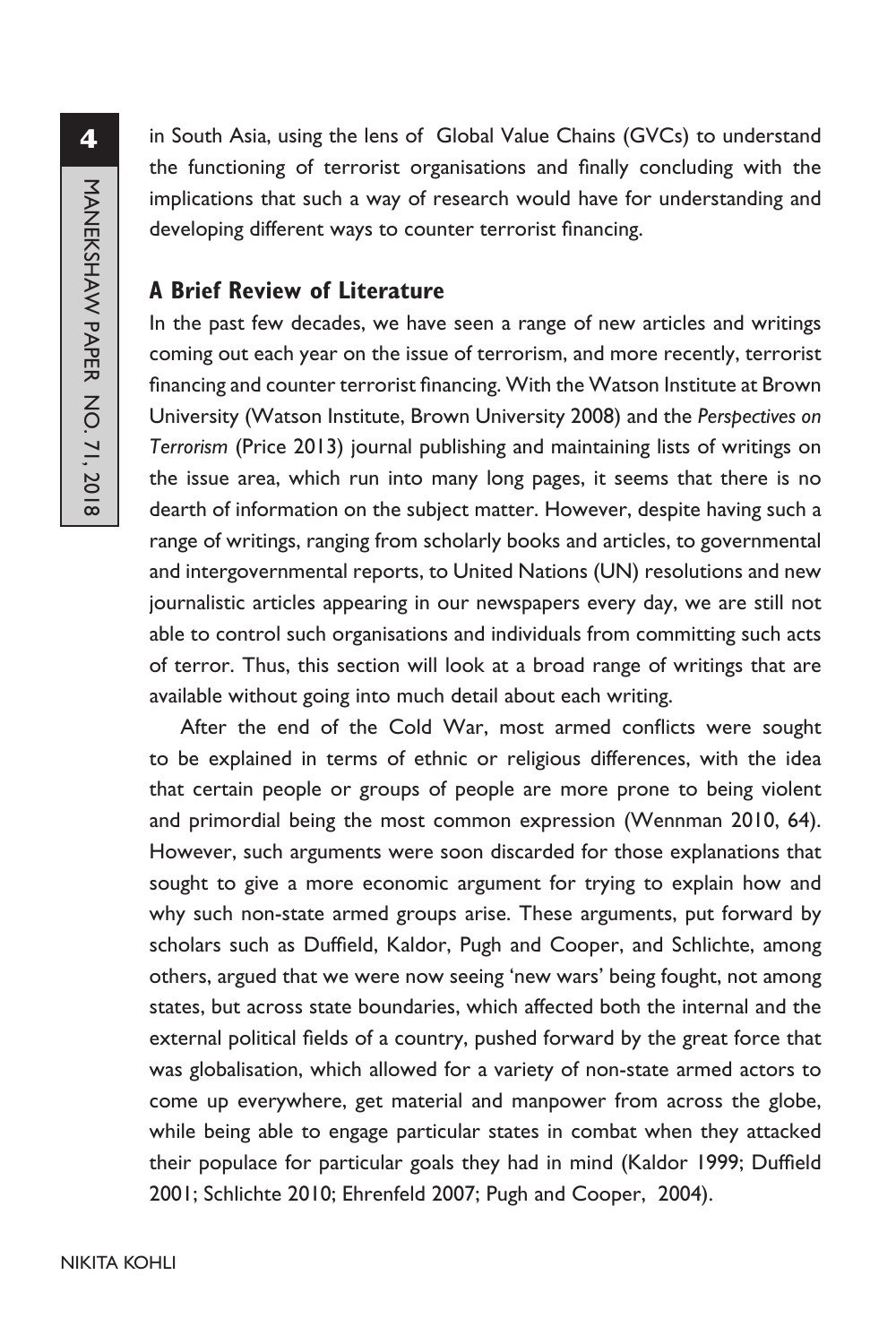With political violence becoming the staple in many of the new, developing countries, with many such non-state armed groups of varying types coming up in different countries, focus began to shift to the economic and political power of these groups, also focusing on the reasons why such groups come up in a particular type of country. This led to a great debate within the academia on whether such groups are based on notions of greed or grievance, with authors such as William Reno, Herbst, Collier, and so forth, leading the debate, so much so that even the World Bank funded the research into the question area (Reno 1998; Reno 2009; Paul Collier 2008; Herbst 2000; Wennman 2010).

However, such arguments run into difficulty while trying to explain the conflicts in South Asia, where most of these groups, such as the Taliban or Lashkar-e-Taiba (LeT) did not emerge against a particular kind of exploitation by governments or opression by them or because of greed. Of course, that is not to say that such arguments cannot be made for any of the groups in the region. The Liberation Tigers of Tamil Eelam (LTTE) were specially formed due to the gievances of a particular ethnic group aginst their government (of Sri Lanka). It is important to note that such simple arguments of a dualistic nature of internal conflict did not suffice in the context of the multitude of changes that could be seen in the new and emerging non-state armed groups in the region.

The most prominent push given to the study of terrorism was after 9/11, when specific focus was given to those groups that aimed to create 'terror' in the people and in the state through their activities. Most of these writings focused on the type of formation of the terrorist organisation, or placing it within the political context to see and understnd the rise of such groups as a new phenomena (Crenshaw 1985; Brian A. Jackson 2005; Bapat 2006). They claim to study some or all of the terrorist groups, how they are formed, the political context in which they function and the lethality of their methods. However, despite such a vast body of literature, Philips comments that there is no single definition of the concept of what constitutes a 'terrorist group', and says that it is a 'concept with no definition' (Phillips 2015).

Around the same time, a parallel body of literature was coming up with regard to the ways such terrorist organsiations are funded. This was supposed to start and academically back the new 'financial war on terror', to be better able to understand what the sources of such financing are and how can we stop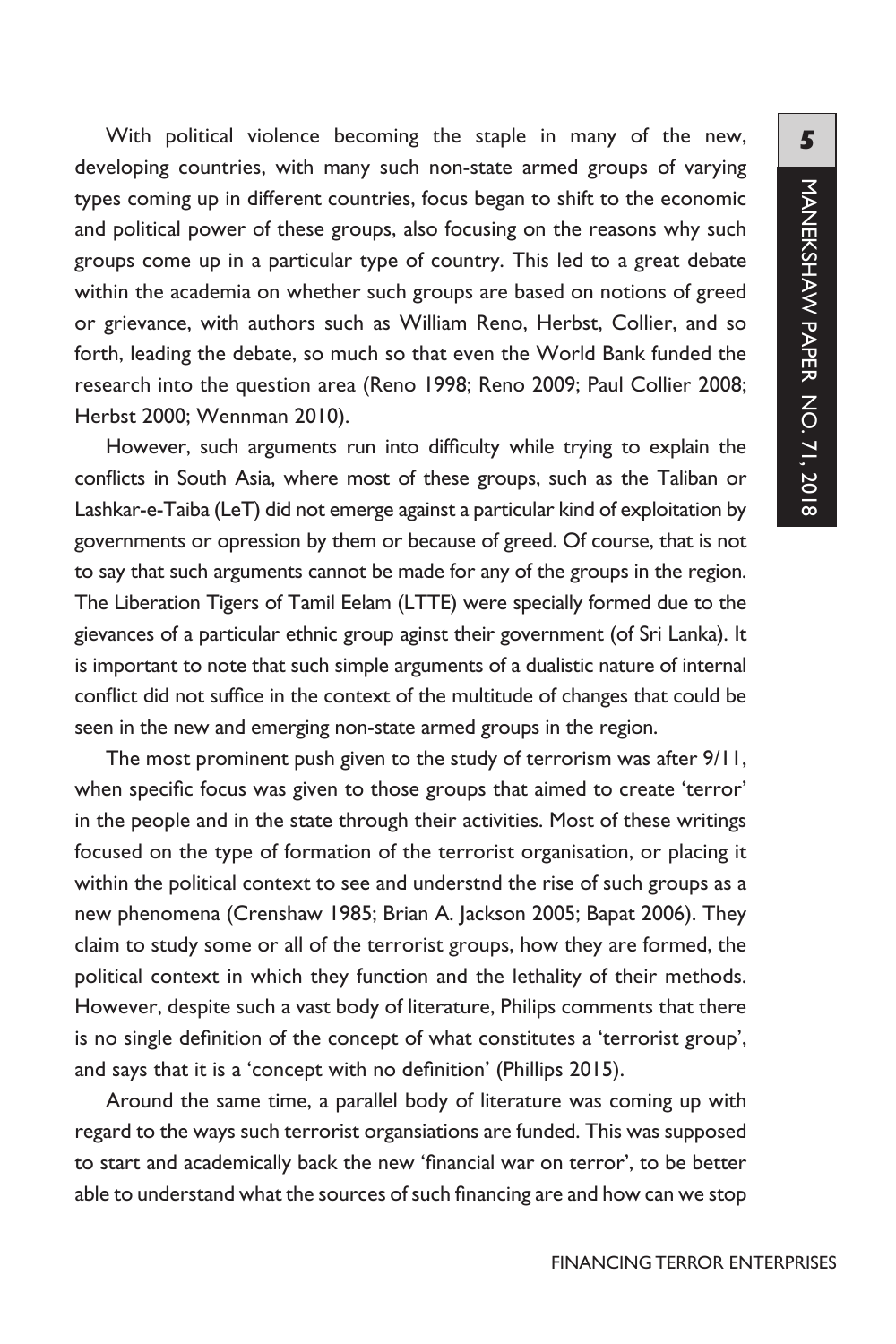it. This produced a range of literature focused on finding a definitive answer to who funds these organisations and how do they do it? (Freeman 2012; Giraldo and Trinkunas, 2007; Napoleoni 2005; Ridley 2012; Clarke 2015). This in turn produced a range of writings on the ways of countering terrorist finance via international regulations and sanctions (Biersteker and Eckter, 2008; Allen 2003; American Foreign Policy Council 2005; Y. K. Heng 2008).

These articles and books tried to definitively underline the mechnisms that were involved in funding a particular group and were determined to find out those exact persons or groups of persons funding such activities, and putting them to a stop via creating intelligent systems from the international banking and finacial regulatory schemes. Thus, they look at the exchange of money, mostly focusing on bank transfers, though also acknowledging that there are dark and grey economy means (i.e., shadow banking methods) that can and are being used by such groups too, for financing their operations. However, as shall be explained below in much more detail, such an understanding is incomplete at best and needs to take into account the exchange of value and services taking place that actually manage and operationalise about half of their activities.

# **Analytical Framework and Methodology**

This section now focuses on the terms that have been used in the title, in order to define what this paper will look at, focusing first on which actors the international community must focus on, the means used by the terrorists and finally, defining the scope as well as limits of place and time of the conflicts being studied.

#### *Actors*

#### *Terrorist(s)*

The first most important term for analysis here is 'terrorist'. As can be seen from the above brief discussion of the literature, a lot depends on the way that we define our terms. It is not only a debate of which terms we use and its political implications, but also about how we use a particular term can change the way we look at and analyse it. Geddes writes that in order for research to be useful, conceptual criteria should be 'concrete, unambiguous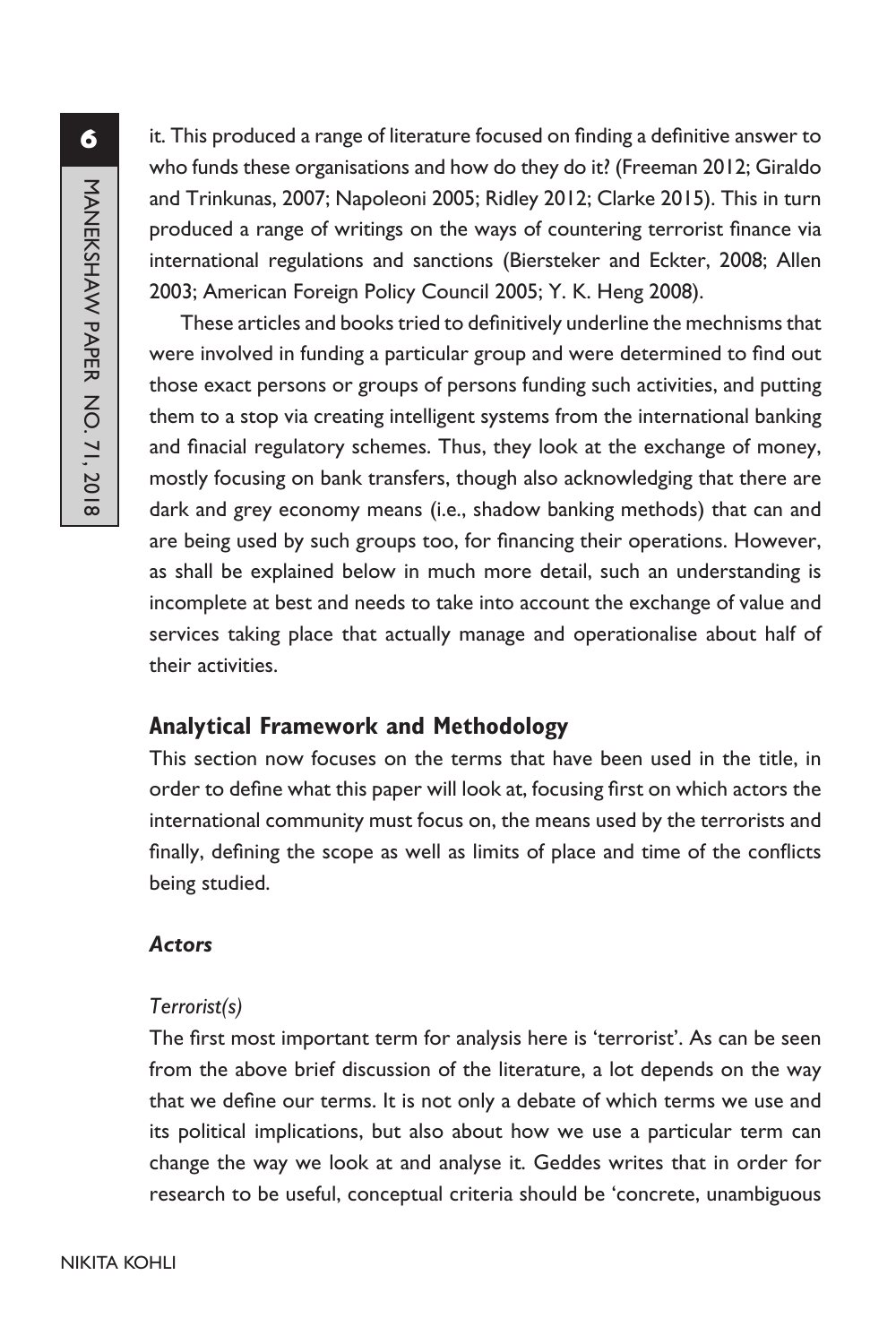and public, so that other scholars can understand the basis for the analyst's judgements (Geddes 2003, 145).

Yet in the study of terrorism, explicit definitions have not been used. This could be attributed to the inherently political aspect of defining a terrorist or terrorist organisations, captured in the famous phrase—one man's terrorist is another man's freedom fighter. However, it remains crucial that we define the term (as it is being used in this paper), since this can change the way that cases, groups and areas can be analysed under this rubric.

One can use the example of different definitions of terrorist to understand against whom financial sanctions should be placed by looking at some kind of official definition of terrorist groups such as the US State Department's list of Foreign Terrorist Organizations, the US Treasury's list of Specially Designated Global Terrorists or the UN's Consolidated or 1267 list of actors associated with the Al-Qaeda and the Taliban. Each of these give somewhat similar and yet different results, such as the first, including charitable organisations such as the Benevolence International Foundation (BIF) as a terrorist organisation, while others do not. In the context of terrorist finance and countering terrorist finance, it then becomes crucial that we define 'terrorist' organisations in a very specific way.

Generally, terrorism has been used as 'a tactic of war that is intended to provoke fear beyond the physical target of a particular violent attack' (T. Wittig 2011, 17), with the term being used to describe a range of actors from governments to individual actors to groups acting against other groups or against the state. However, today, the term is exclusively used to describe negatively the actions of a particular group that uses the tactics of terror to intimidate a state or a society into fearing the group, mostly to achieve a particular goal, captured perfectly by Alex Schmid in his seminal definition of terrorism as 'the peacetime equivalent of a war crime' (Schmid 1993, 7). Other scholars have defined terrorism as a means to the end of power, arguing that 'the acts of terrorism are not about the casualties, but the signalling aimed at the larger audience that experiences the terrorist violence second hand' (Basumatary 2017). Philips argues that while there is no one definition of terrorism, most of the definitions and examples have three key elements: '(a) intentional violence; (b) that the violence is used to spread fear in a wider audience; and (c) political motivation' (Phillips 2015, 227).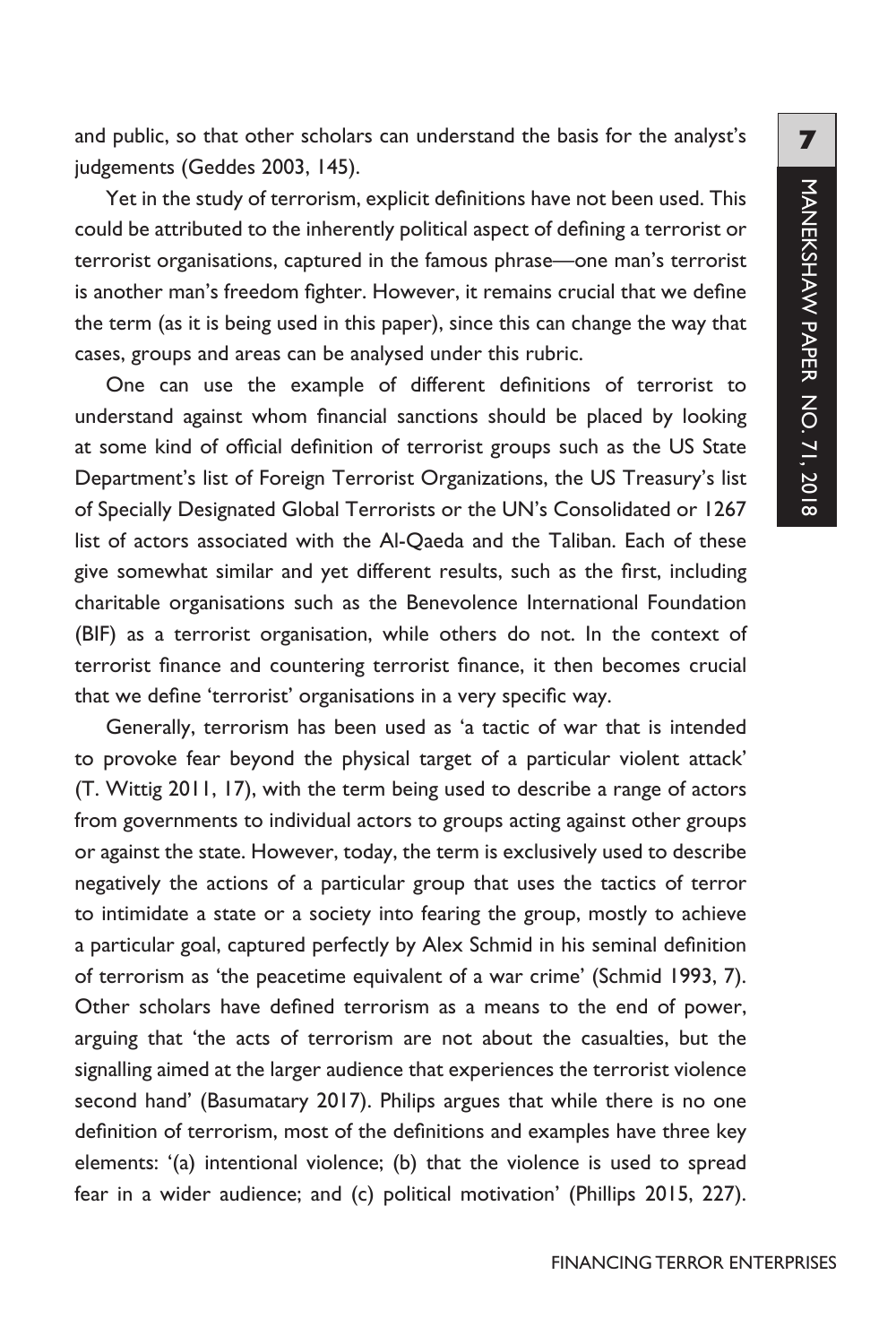Thus, terrorism can be understood as *a violent, unlawful act or set of actions conducted illegitimately, or seriously threatened to be conducted, indiscriminately by an individual or a group, usually other than the state (but which can enjoy the support of the state or be performed by the state itself), against a non-combatant population or property with a view to further the advancement of a political, religious, ideological, or emotional goal by creating a psychological climate of fear beyond the physical limitations of the original act(s) of force* (Mohamedou 2017)*.*

In this paper, we are looking at those non-state armed groups that use the tactics of terror to achieve a predetermined (political, economic, religious, etc.) goal by targeting civilians in a society in a violent manner so as to create a lasting atmosphere of terror. Support from state actors shall not be assumed for all cases, though in the context of South Asia, state support for terrorist groups has been a tactic often used by states in their asymmetrical conflicts. Such organisations or enterprises will be understood to be terrorist organisations in this paper. Understanding terrorism as the final act of a particular group, which can be understood in some cases as the final act of desperation or call for attention, can now include all violent groups such as terrorist organisations, organised crime groups, warlords, and so forth, which use the tactic of terror for achieving a political goal through particular methods and in that way become illegal organisations. While there might be some other term that can be better used to encompass such a range of groups, here we shall use the term 'terrorist organisations' because the final output is an act of terror creation or terrorism.

#### *Supporters of Terrorists*

A second important category of actors that we need to look at is that of the supporters of terrorists. This can be defined as those who provide support to the terrorists, whether economically, logistically or emotionally. Within this category, it is important to distinguish between those who 'support' terrorists versus those that 'do business with the terrorist' (T. Wittig 2011, 20–23). On the face of it, this does not seem to be an important distinction. However, the second category of those who do business with the terrorist organisations is the one the focus has been given to in contrast with the first group. Governments and intergovernmental organisations have mostly focused on the financial transfers in trying to understand terrorism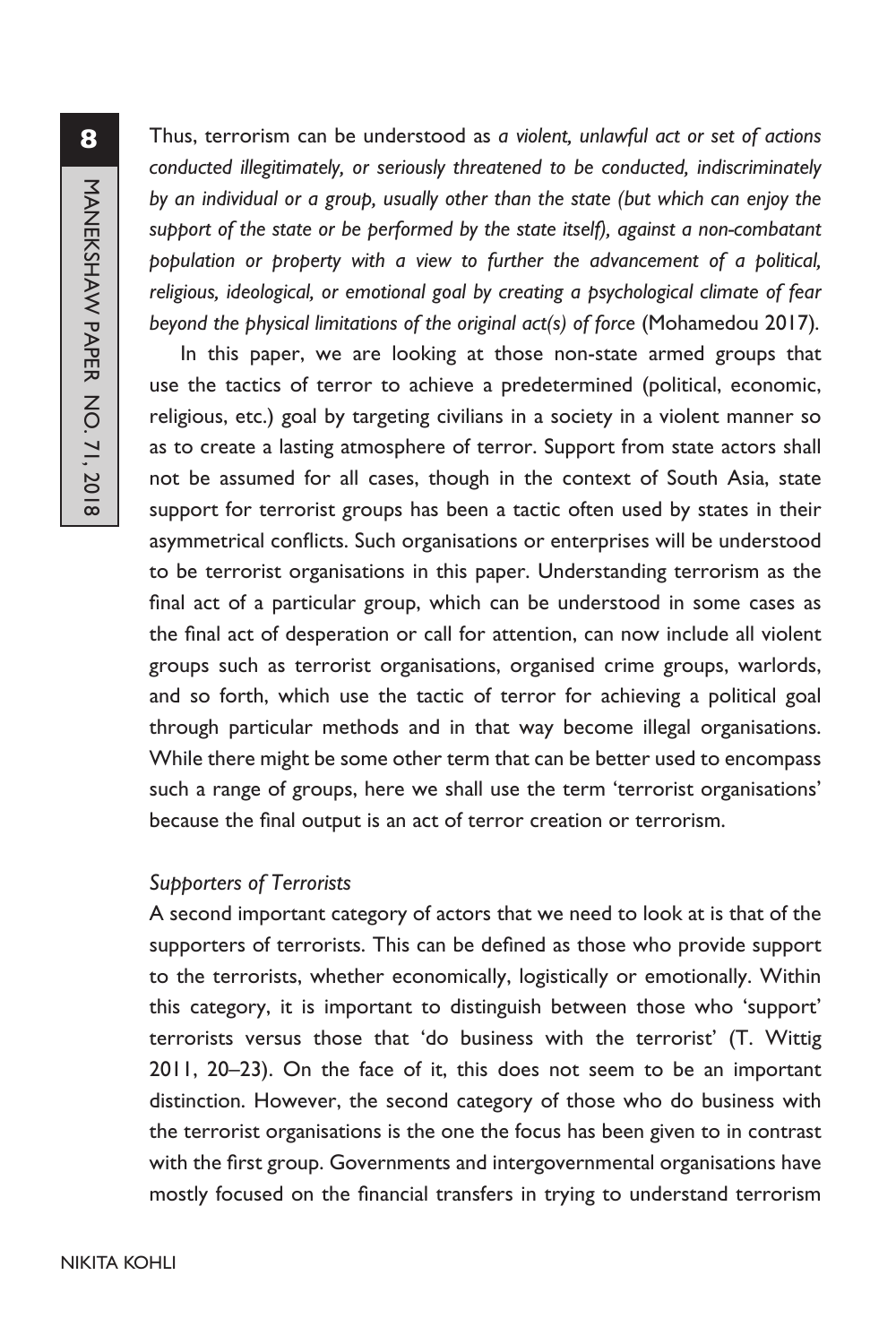financing, and in doing so, have inevitably only looked at those supporters of the terrorist groups who supply them with money. While this remains an important category (and must always be deeply examined), it is now more important than ever that we look at those who give assistance to terrorists and enable them to act. This support need not solely be monetary in nature but can traverse a whole range of actions, such as giving out incorrect reports of their sightings, to hiding them in their homes and feeding them.

It is, I argue, these people who support the terrorist organisations, who actually allow them to continue their operations locally. While they may not alter the strategic behaviour of the terrorist groups, they can and do affect other important operational aspects for such organisations—for example, where such groups are able to exist, for how long, and where they attack. If, say, the local vegetable vendors stop selling vegetables to a particular terrorist organisation, say the Taliban in Northern Waziristan in Pakistan, it is not difficult to imagine that they would not be able to sustain themselves for long, and would have to resort to techniques of violence against the local population to get the necessities, earning them their distrust, which they cannot really afford if they are also the base of their political strategy. This can in turn affect where such a group may operate, what kind of machinery and/or arms they may use and for how long they are able to carry out their operations. Thus, focus needs to be given to all the actors involved in the process, including those who are supporters of terrorist organisations and not just focus on those who do business with them.

#### *Those who Financially Support Terrorists*

This third category of actors is those who actively finance the terrorist groups and organisations. Put otherwise, they are the ones who do business with the terrorists. Wittig writes that this category included both legitimate as well as illegitimate actors, such as, "allegedly heroin addicts, owners of stolen automobiles, displaced people who traded humanitarian aid for other things of value, corrupt Georgian officials, and even US intelligence officers" (T. Wittig 2011, 22).

This third category of actors has been focused on by the governmental and intergovernmental bodies that seek to curb terrorist financing. They are mostly identified by looking at the financial transactions and overt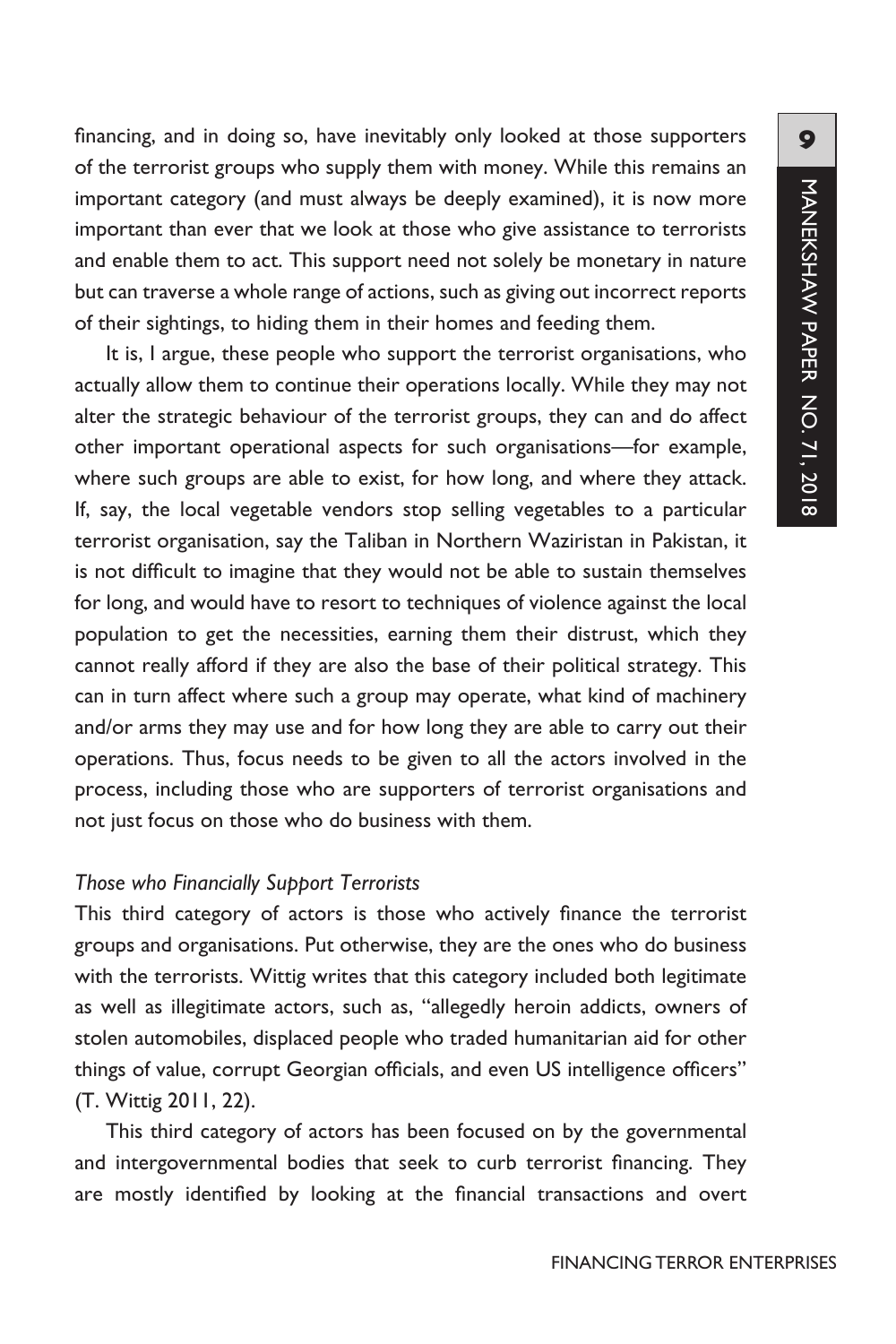**10**MANEKSHAW PAPER NO. 71, 2018 MANEKSHAW PAPER NO. 71, 2018

financial support to the terrorist organisation. While this category is often thought to include individuals only, given the fact that it is individuals such as bin Laden and Dawood Ibrahim that used a large chunk of their personal fortune to fund various terrorist organisations and their associates around the world, the category of 'those who financially support terrorists' must also include state support. While state support is often contested and is not overtly understood to be comprising of terrorist acts themselves, many of the activities of various terrorist groups occur due to state support. One often quoted example is that of Pakistan, which financially and operationally supports various terrorist groups against Afghanistan and India, such as the Taliban and the LeT (Coll 2018; Roul 2014; Anant 2012).

In developing a more holistic view of terrorism financing and looking at the social dynamics of it, we would, therefore, need to look at not only the actors who carry out the final act of violence or even those who supply them with the armaments and/or the money to buy the equipment, but even those who support the terrorists in an emotional, spiritual or economic way, such as feeding them and giving them the ground logistical support that they might need to carry out their actions. All of these people must be understood to be 'the actors' if we are to fully understand and curb terrorism financing.

# *Funding Operations*

The next major term used in the title is 'funding operations'. It is important to look not only at who are the actors involved, but also the ways in which they move finances and objects to be used for their activities. While most of the terrorist 'funding' or 'support' is in the manner of finances, it usually goes beyond it to include a wide range of actions, including logistical support, ideological support and material support, among other things. Most of these actions are enabled by different people involved in a long chain of actions. What is common across these categories of support is that they need to be reliable, secure, simple, and in large quantities (Freeman 2012, 8–12). These aspects of financial support have the capacity to influence the strategic behaviour of the terrorist organisations.

The first aspect of reliability is one of the most important criteria judged by the terrorist groups when looking for support activities. The sources of funding that are predictable and consistent will be chosen by the terrorist organisations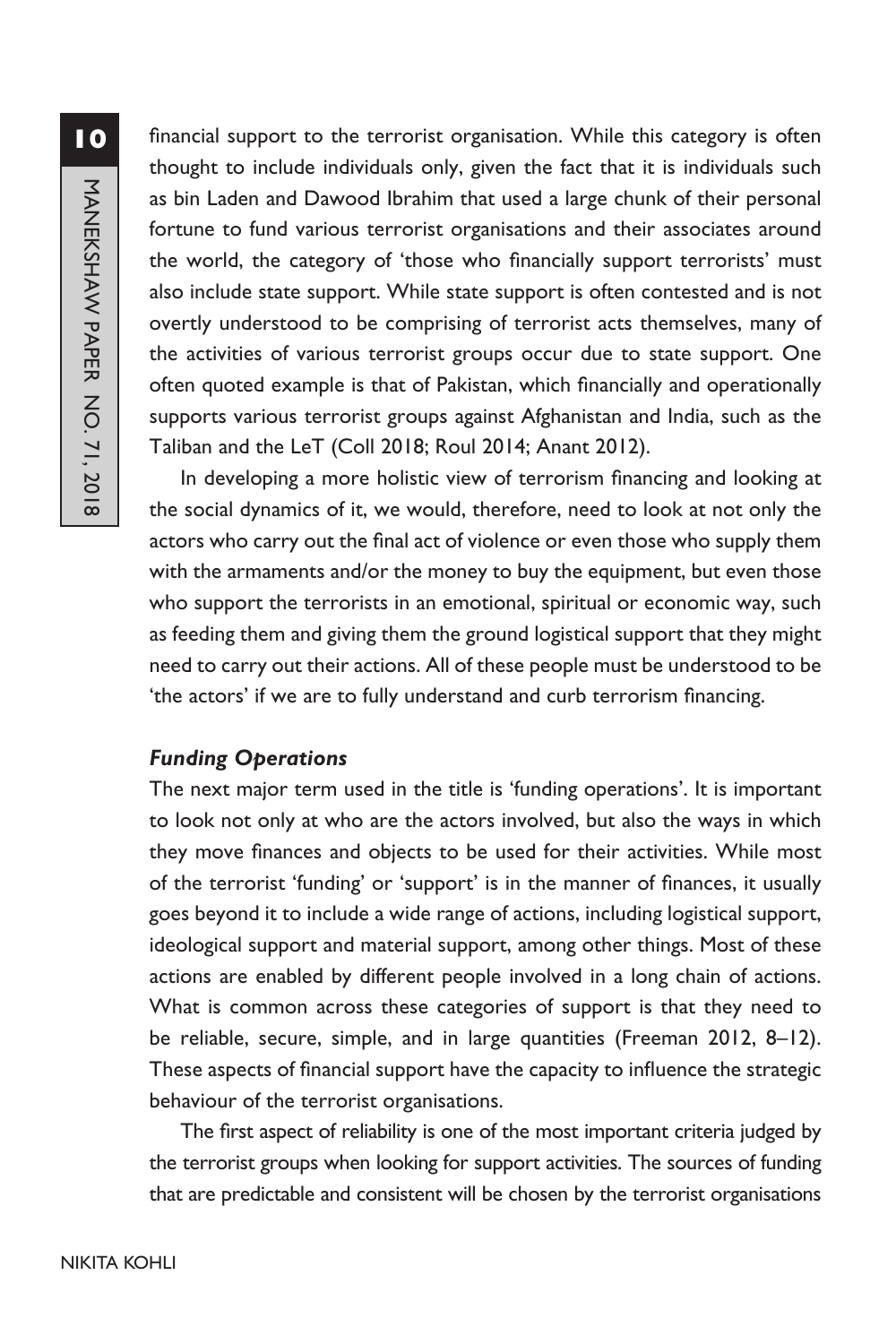over those that fluctuate easily and often (Freeman 2012, 11). This refers to all the different sources, whether they be state sponsorship or diaspora remittances. Reliability of the funding sources usually needs to be developed over time, and needs to be a sustainable source. Even if extortion of a particular group by the terrorist outfit is reliable in the absence of any state presence in the short term, this may not be a reliable source for long, if the communities cannot make enough money to keep paying bribes or payments to the terrorists.

This relates to the aspect of the funding/support coming in large quantities. This is one of the most important factors when calibrating whether the terrorist operations can carry-over long periods of time. If the sources of funding are not reliable and cannot be procured over long periods of time, they would not serve the terrorist organisations, since their aim is often not related to political control over a particular territory, which can result in taxation later on. This is one of the major reasons why many of these groups look for state sponsorship, since states can provide them with enough money, armaments, reserves and sometimes, even land and political support that they might need, despite the fact that then they most often have to adhere to the ideas and targets of the state, such as not attacking a particular state if its considered friendly by the sponsoring state or not targeting a particular community, such as the LeT in Pakistan/India not targeting the Kashmiri population since Pakistan, which funds the organisation is still trying to win over Kashmir from India, but they are given a free reign to attack any other part of India, one example being the 26/11 Mumbai attacks.

Financing needs to be secure at the same time. If the financing link is open to international/governmental scrutiny, it does not make for a safe or reliable source for the terrorists to go back to. Such supporting actors thus need to be able to operate (legally and illegally) for hoodwinking the state operations to the side operations of funding/supporting the terrorist organisation towards its aims. Most importantly, this needs to be done simply. If there are a large number of actors involved, who would be needed to be present to deliberate on each step of the organisation and activity, it complicates the procedures. Also, the methods need to be simple. Complicated cybercrimes and long-chain drug supply would often loose competition to other means of financing/support activities, such as petty theft, credit card frauds that require fewer skills and personnel.<sup>2</sup>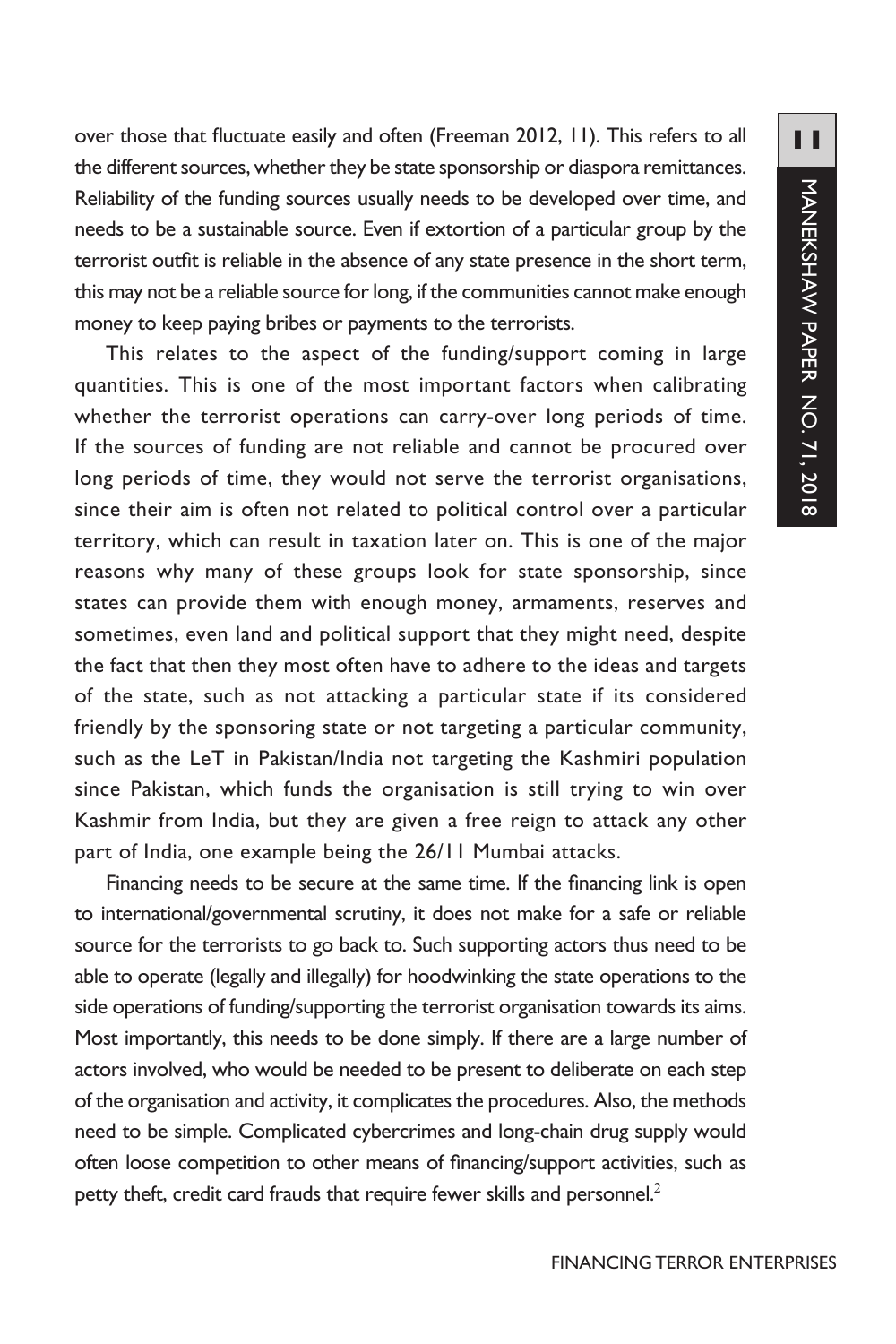All these factors have led to the changing trends in funding. While state sponsorship was the number one chosen method of terrorist financing during the Cold War years, with each side funding and operationalising various different terrorist organisations to fight their proxy wars, this source dried up soon after the Cold War ended (Giraldo and Trinkunas 2007, 9). This put many groups, such as those in Afghanistan, El Salvador, Nicaragua, and so forth, in trouble when they could no longer find funding from the states that led to their creation in the first place. Thus, we see that from the 1990s onwards, many of these groups had to look for alternative sources of funding. However, it must be noted that many such groups still do remain, which are being financed by states to fight proxy wars on their behalf, mostly in their neighbouring states. This list includes, but is not limited to, groups such as Hamas, Hezbollah, LeT, etc. With the advent of globalisation, most analysts argue that terrorist outfits have moved beyond seeking funds even from single individuals to sympathetic groups, who can then transfer funds over to them via easy mechanisms of global banking that are now available<sup>3</sup> to them. This is one of the facts that has changed the way many analysts and practitioners have looked and made policies to counter terrorist finance, which are now also looking at remittance transfers towards certain extremist groups and ways to stop them.

# *Prolonged Conflict in South Asia*

This paper is looking exclusively at prolonged conflicts, rather than those which are short-term or medium-term conflicts. The criteria being used to measure prolonged conflict is those conflicts that last longer than 10 years. While the analysis of all types of engagements in conflicts by terrorist organisations would reveal important aspects of the way that they act, formation of such terrorist organisations and the relative costs involved $^4$ , it was felt that looking at prolonged conflicts would actually be able to reveal certain trends and patterns of terrorist financing, which would not be so explicit otherwise. At the same time, using the criteria of prolonged conflicts ensures that these groups have financial sustainability, reliable and secure sources of funding and a base from which they can continue their operations undeterred, and perhaps, there is some political goal being linked to it that a state may be ignoring or not recognising internationally (in which case the understanding of terrorism as the last act of desperation would apply).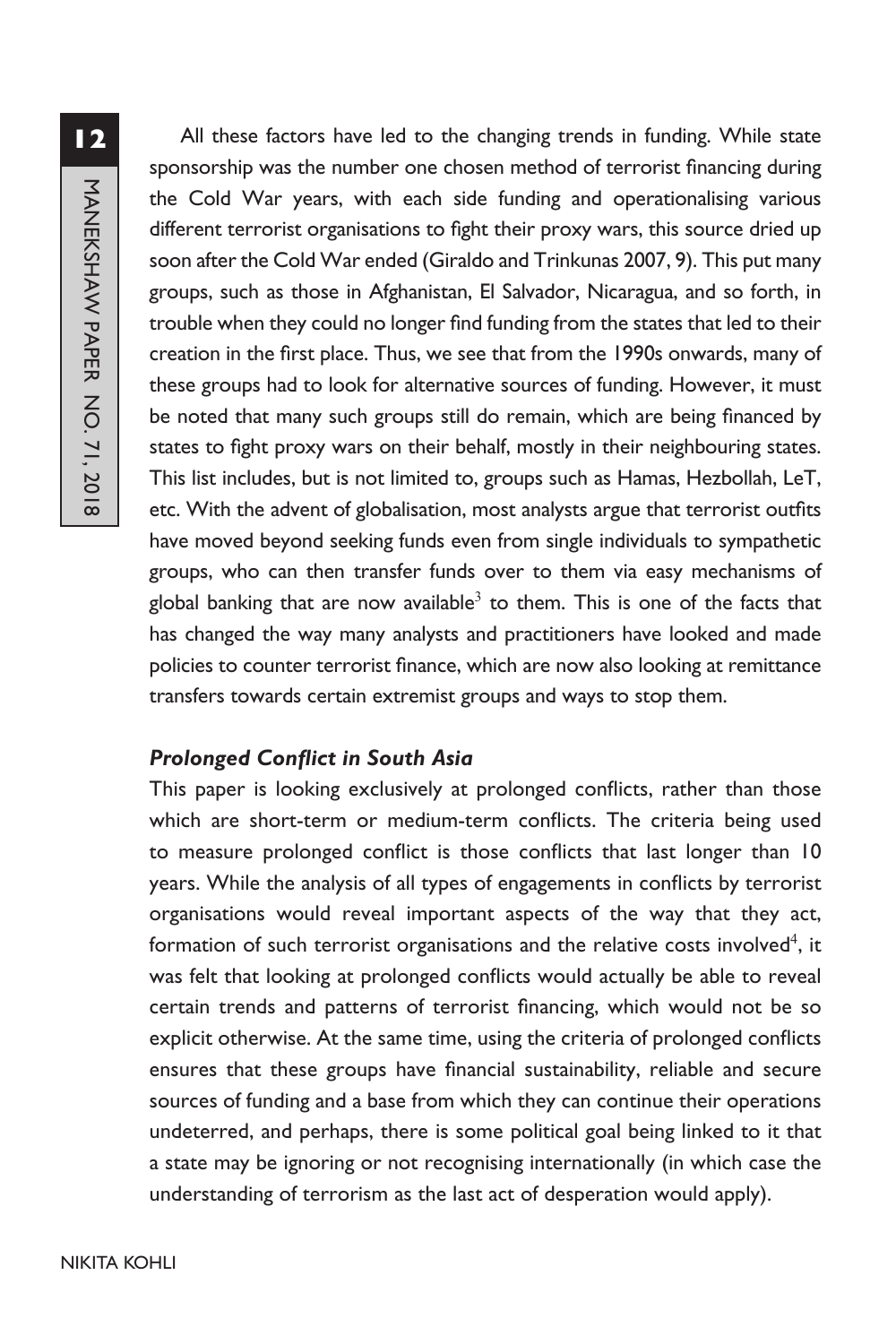This paper is thus looking at prolonged conflicts, but limiting itself to the region of South Asia. While there is a bit of literature on the terrorist organisations and their functioning in South Asia, the sources of financing and how they affect their strategies and interaction with the local population has not really been looked at. This paper, thus, attempts to fill in some of the blanks in this regard. Two cases are being looked at in greater depth in this paper the Afghan and Pakistani Taliban and the LeT. While there are thousands of terrorist and insurgent groups in South Asia, only the aforementioned cases are being looked at for this paper. It is important to note that while the terrorist groups of Nepal and Bangladesh are being excluded, it is not simply because of neglect, but because of the lack of detailed information available presently in the literature that links their behaviour and funding sources to the local population, the reasons behind particular campaigns, and so forth. However, there is important new information coming ever so often now with regard to the functioning of these organisations. At the same time, it is important to remember that while the cases being explored here are linked to one particular type of terrorist organisation (as defined above), the analysis below used to understand them can be applied to a variety of cases, with some tweaking to the sources and mechanisms used by the different groups to achieve the end goal of terrorism.

The al-Qaeda is also being excluded from the analysis being done here, despite playing a major role in the terror activities in the region, especially in Afghanistan, since it is a very dispersed network with cells of activities spread far and wide across Asia and Africa. This would have then resulted in the analysis being shifted from being limited to South Asia to incorporating a global network linkage. To limit the spatial and temporal analysis of this paper to South Asian conflicts, where there are two distinct groups of state versus the terrorist organisations lasting over 10 years, these countries and groups are being excluded from analysis.

## **A New Way of Seeing**

With reference to the various different definitions and concepts referred to above and a brief review of the literature dealing with the aspects of terrorist financing and counterterrorism financing, it can be clearly seen that there is something missing from this analysis. How is it possible that despite having such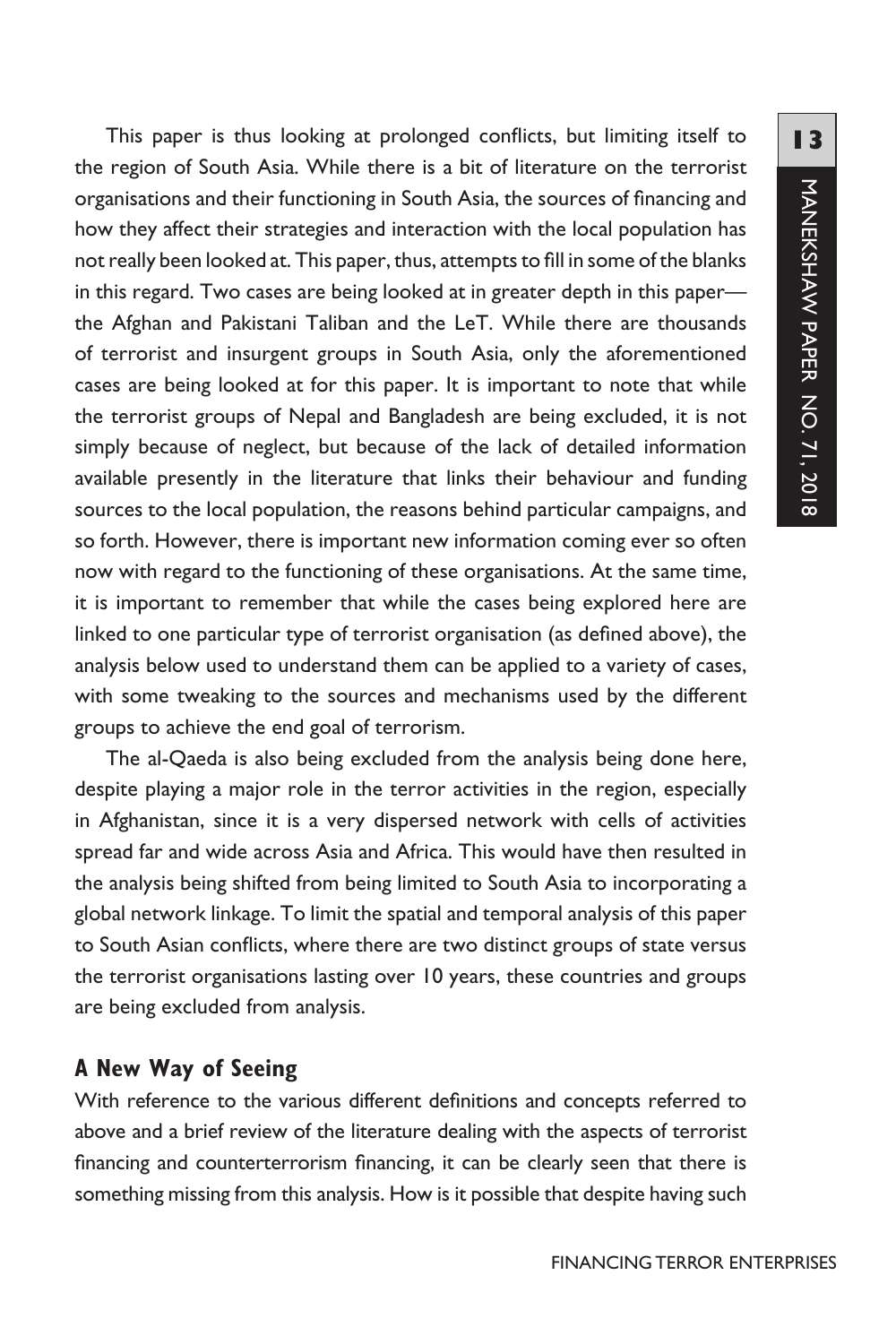a range of literature, reports, resolutions and an amazing depth of statistical information available to the international and national governing boards as well as a range of financial and banking regulation, including, but not limited to the new financial sanctions mechanisms, Basel Accords (all three of them) and the Financial Stability Board, all in all covering status financial flows as well as shadow banking and over-the-counter financial and banking mechanisms, such terrorist organisations are able to thrive and continue with their activities?

Quite clearly, there is something that is missing. And the truth is quite simple: terrorist organisations do not function solely with 'money', but function by exchanging 'value'. These organisations do not function in isolation with sophisticated financial and banking mechanisms, but rather, they function within a particular society, exchanging and trading in commodities, goods and services, while adding 'value' to them in the process. As 'David S. Cohen, US Assistant Secretary of Treasury for Terrorist Financing, expressed concisely the logic of fighting 'terrorist money' in a 2010 speech to the Council on Foreign Relations: *"It is now well-understood that [terrorists] rely heavily on financial support networks. . . The financial support these groups require goes far beyond the sums spent on a specific attack. These groups need sustained and substantial funding to pay operatives, support their families, indoctrinate and recruit new members, train, travel, and bribe officials . . . The key idea underlying [the US Treasury's counter terrorist financing] work is this: If we can deter those who would donate money to violent extremist groups, disrupt the means and mechanisms through which they transmit money, and degrade their financial support networks, we can make an extraordinarily valuable contribution to our national security'"*  (T. Wittig 2011, 44; emphasis added).

As I will argue below in the paper, terrorism financing should not be understood to simply comprise of exchange of money, but rather on the *value* generated by the exchange of money for goods and services used towards the act of terrorism. In shifting the lens from looking at the banking transfers to that of looking for the value of things, we can then expand the scope of analysis to include recruitment drives, personnel maintenance, salaries, operational costs, procurement costs for weapons and ammunitions and other things, such as transport and reconnaissance activities that these organisations have to pay for. To be able to calculate such costs, we would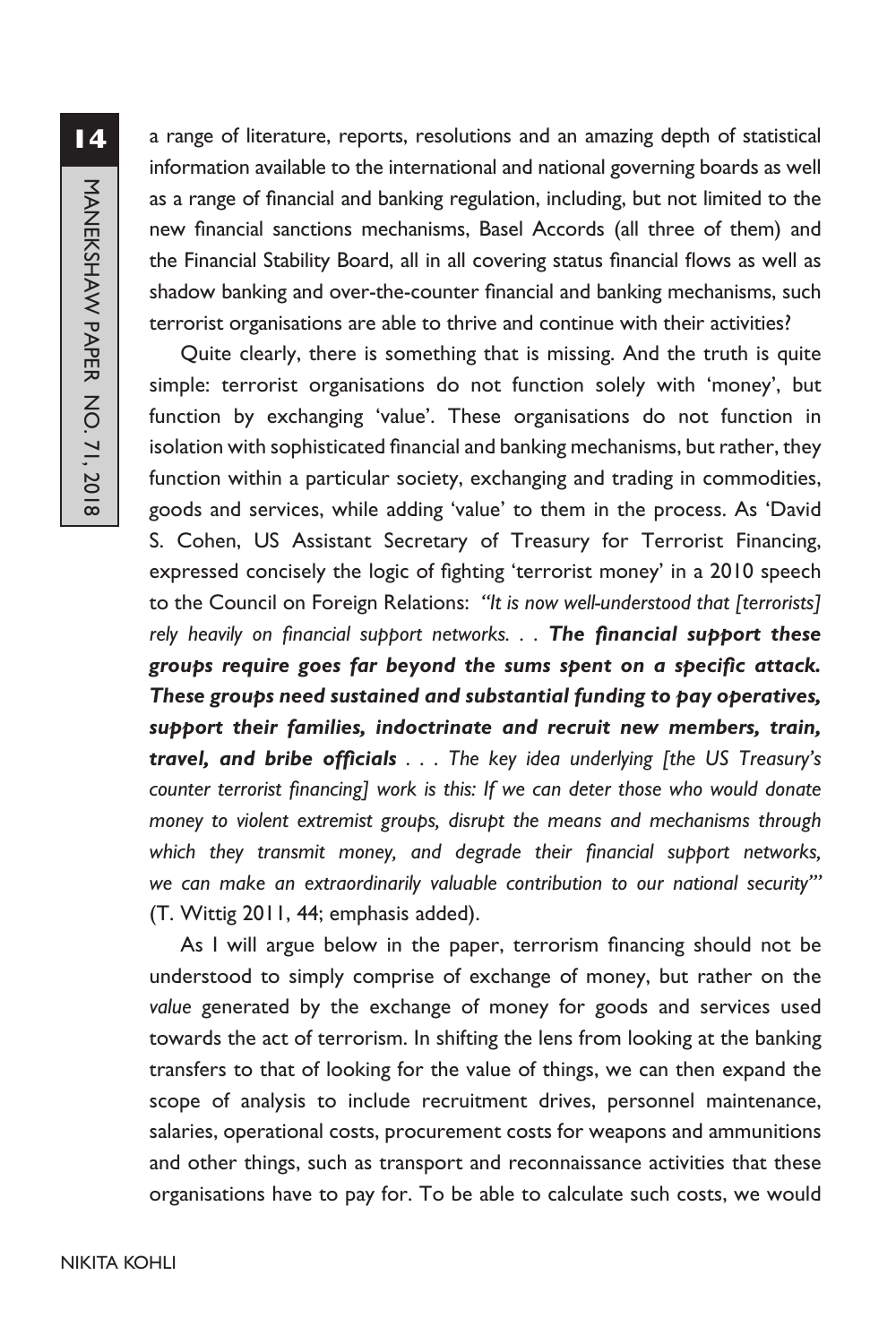then require to observe their interactions and the flow of goods and services, rather than a restricted analysis of the flow of money, since it is thsese goods and services which would create a value for the terrorist organisation that can count towards it. These chains of interactions where value is being created in the process are called *value chains*, and this is the lens that is going to be employed here to analyse the workings of the terrorist organisations.

### *Value Chains*

A value chain, in the field of economics and international political economy has been defined as 'the shifting governance structures in sectors producing for global markets' (G. Gereffi 2005, 79), 'the full range of activities that are carried out in relation to the production of a particular good…. such as when a firm in one country contracts with a firm in another country to coordinate production in plants owned by yet another firm in a third country, and so on' (Duke University n.d.), 'the sequential set of primary and support activities that an enterprise performs to turn inputs into valueadded outputs for its external customers' (T. Wittig 2011, 113), and so forth. A value chain describes the entire process of production of an item, from ideation, to production, to after-sales services. The idea of talking about GVCs is that today, this process has been geographically dispersed and has allowed developing countries (in this case, enterprises) the chance to join such a chain simply, rather than spend decades building its own.

With regard to the political influence of such GVCs, Gereffi argues that since the GVCs are producer-driven, it is the firms that have the greater say in the governance structures, with the multinational firms having 'varying degrees of power through the coordination of suppliers without any direct ownership of the firms' (Gereffi 2014).

In the same vein, Mahutga argues that it is the networks that are built and enhanced by these firms that really add value to the production process, and thus, these chains are stronger and get more say in international trade agreements due to the important role played by them and the effects that they have on the international trade regimes (Mahutga 2014). These GVCs have added value because of the complexity of the tasks at hand which are added to by these firms, which includes codifying transactions and testing the competence of suppliers, thus enabling or disabling a country from joining a GVC.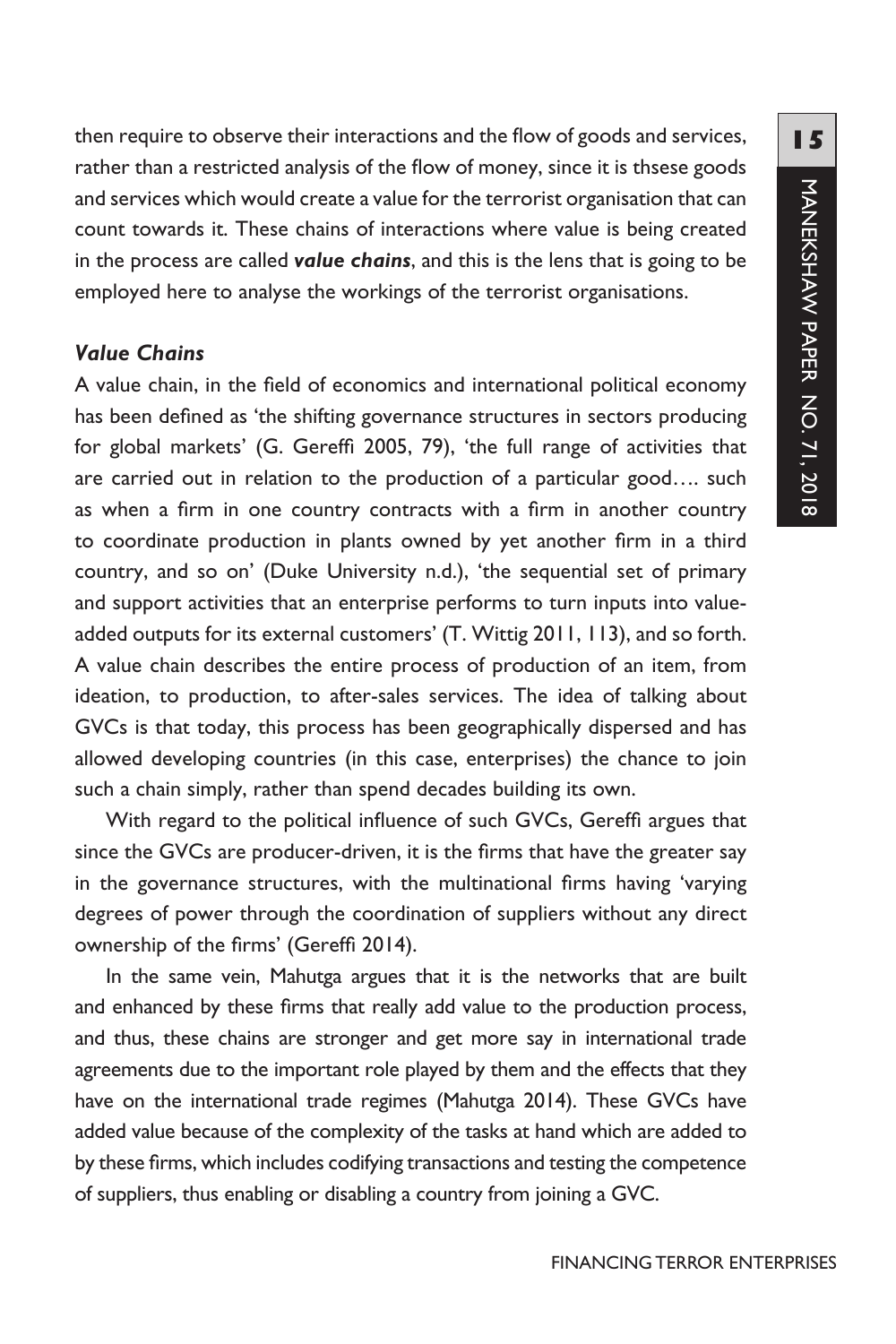# *Value Chains and Terrorism Finance*

Taking this analysis of GVC in the context of terrorism financing, we see that *terrorist activities can be located in the definition of a value chain, since such terrorist 'enterprises' take an input, convert it into an output, via a mechanism that adds*  value to the end product, for external consumption which transcends national/regional *boundaries*. That is, they take the primary inputs of say, ideological and religious extremism, money, labour, weapons, and so forth, turn it into a specific output of say, attacks, territorial governance, political power, social welfare, and so forth, via the mechanisms of say, money laundering, hawala, extortion of money, and so forth, which adds value to the end result of making it as an act of terror against a certain population located outside the group/enterprise, which mostly transcends the boundaries of nations for the flow of goods, money and services from the initial input point to the end product.

# **Figure 1. Basic mechanism for terrorism financing and operational structure.**



With this primary hypothesis, there a few assumptions and predictions involved. These relate to who the actors are, what their motivations are, how it affects their behaviour/strategy, how it affects the international regime and intergovernmental bodies' regulations and the mechanism that is involved in the process.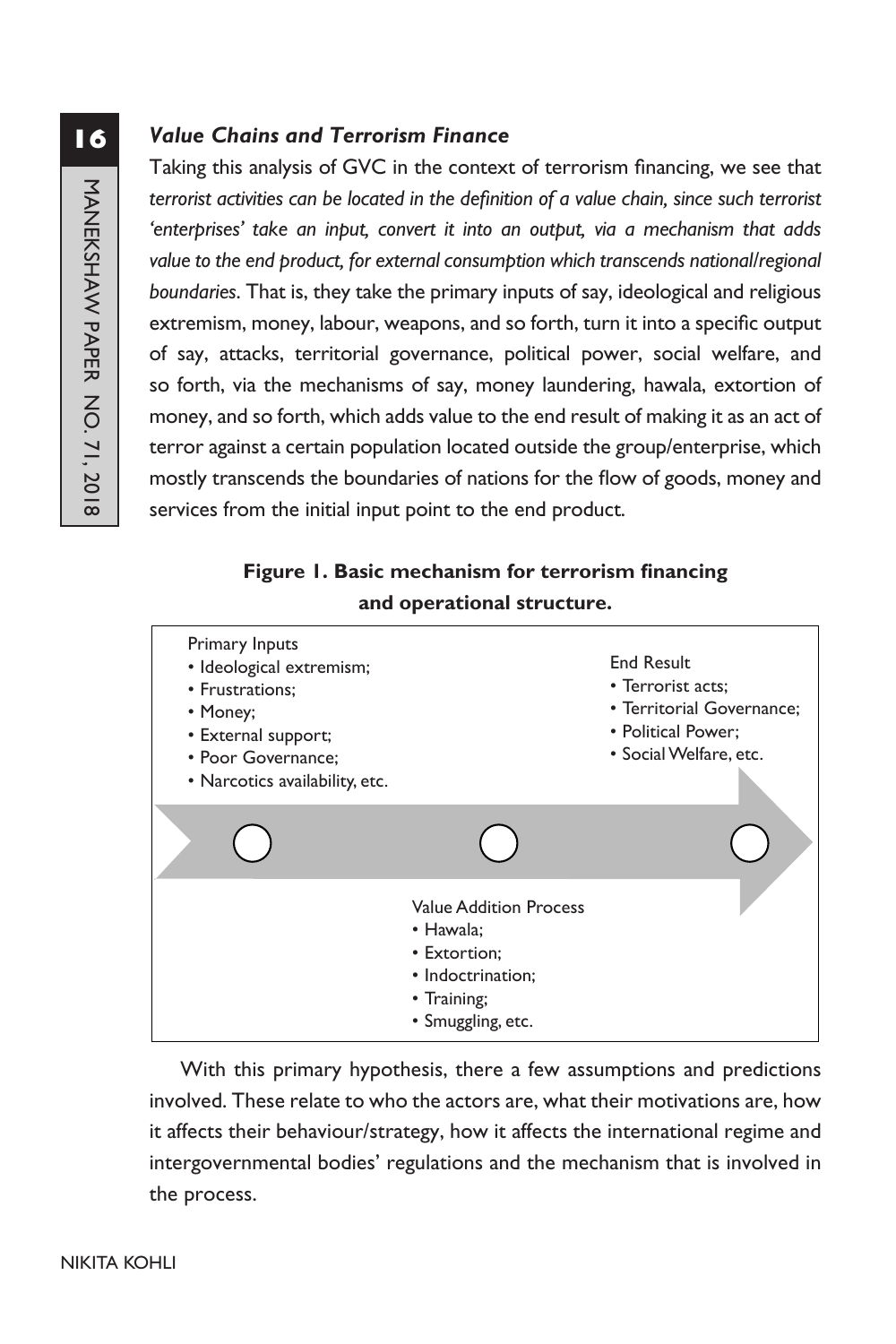As defined in the previous section, the actors that we are looking at include all three categories under this type of analysis: terrorists, supporters, and those who do business with them. Until now, most of the most of the analyses focus was limited to the terrorist and to those who do business with them, since it required them to follow the money trail that would lead them to those who would be giving money to the terrorist organisations. However, as explained in the hypothesis, terrorist 'enterprises' require more than just money to operate—they need people, weapons, cars, training instructors, training grounds, ammunitions, food, and so forth. With the nature of terrorist activities being such that they are usually hunted down, all of the above aspects, excluding (mostly) training ground, are flow variables, rather than stock variables.

**Figure 2: Activities involved in terrorism financing (inexhaustive). These activities must be counted towards the process of value addition, as described in the mechanism above**

| Credit                                 | <b>Debit</b>               |  |
|----------------------------------------|----------------------------|--|
| <b>Barter</b>                          | Black market—setting up of |  |
| <b>Bribes</b>                          | Bribing officials          |  |
| Charities                              | Charitable work            |  |
| Counterfeited money                    | Food and other essentials  |  |
| Diaspora support                       | Fraudulent paperwork       |  |
| Deposit of money in bank accounts      | Indoctrination             |  |
| Donation of weapons                    | Kidnapping                 |  |
| Drug money—production, sale            | Reconnaissance             |  |
| Hawala                                 | Recruitment of personnel   |  |
| Hospitality of locals                  | Safe houses                |  |
| Humanitarian aid money                 | Smuggling of drugs         |  |
| Ransom                                 | Stolen cars-use, rent of   |  |
| Smuggling-protection money             | Telecommunication systems  |  |
| State support—money, weapons           | <b>Training</b>            |  |
| Stolen cars                            | <b>Travel</b>              |  |
| Theft of objects for sale—black market | Weapons and explosives     |  |

This is the first major change over the analysis favoured by those studying and making policies for countering terrorist finance, which have mostly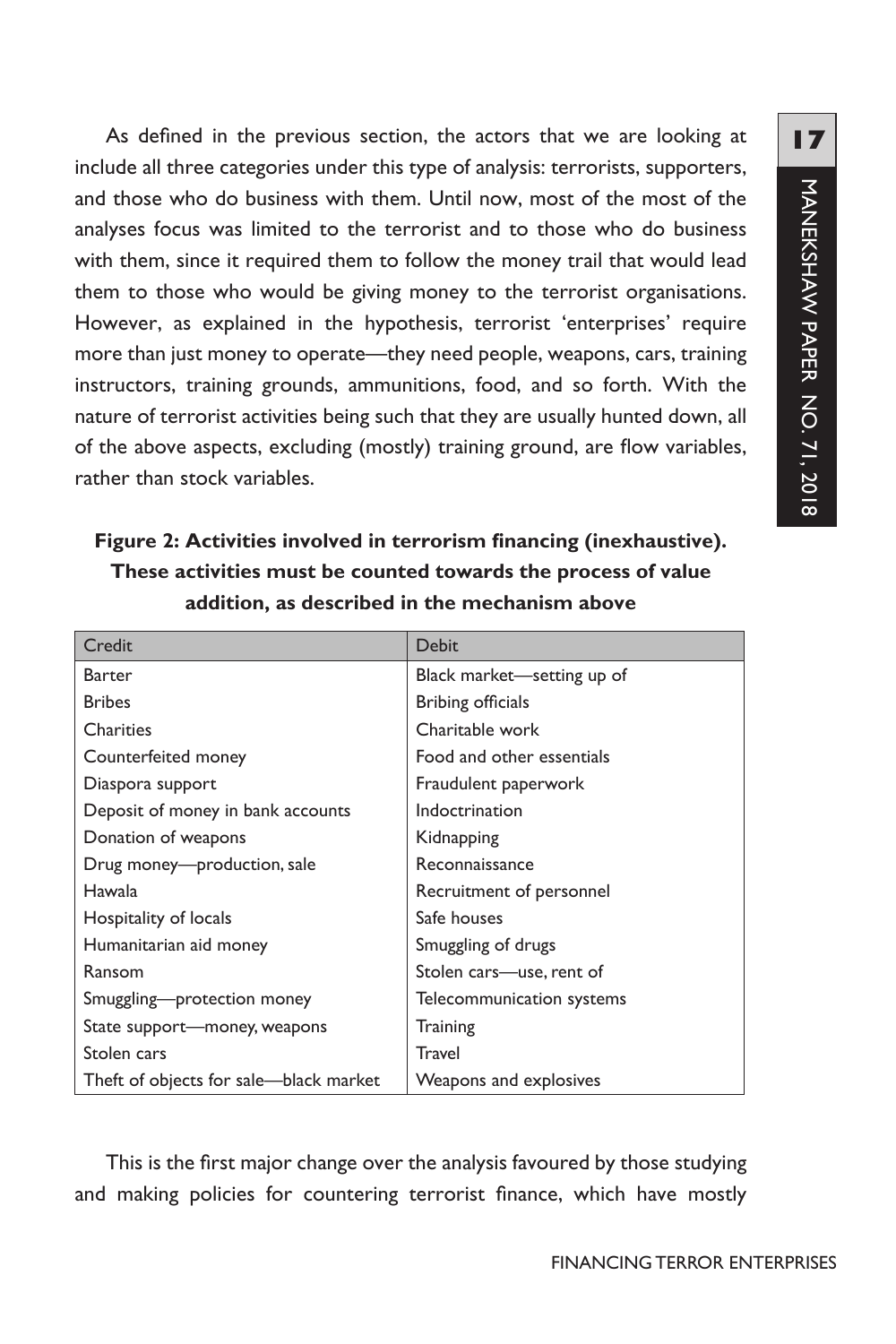focused on seeing financial transactions via banking routes to understand terrorism financing that sees money in the bank as a stock variable. In looking at all of these aspects as support given to the terrorist organisation to operate underline the fact that there are multiple entry points in any value chain for a terrorist organisation.

At the same time, it also acknowledges that there is flow of goods and services other than money, which needs to be looked into. For example, those car dealerships that provide cars to the terrorist organisations mostly do legal business, but are contracted by the terrorists through (usually) a middleman to make the purchase, as in the case of the Tehriki-Taliban (Pakistani Taliban). They use middlemen to acquire particular types of Toyota cars (especially those made in Canada, since they are seen to have a higher quality and, thus, many Taliban fighters can be seen sporting tattoos of the maple leaf in support of Canada), and contract out to those who have intelligence of where particular patrol stations are, and how they can bribe these patrol officers to be able to get the cars to the Taliban spot, where it is deposited and then the money transferred (T. Wittig 2011, 123–127). When we look at all of these supporting actors, a very different picture emerges, which can explain how the terrorist organisations are able to function for such long times when the states are trying to shut them down.

Such an analysis can thus also show how the terrorist organisations are interacting with and depend on the local population. If there was, say, little or no help from the local Kashmiri population, the terrorists belonging to the LeT would not be able to enter India, especially with the heavy army presence in the area. It is only through particular shielding by some sections of the Kashmiri population, coercion or threat of violence, that they are able to enter into a foreign territory to be able to attack there. At the same time, since the value chain of LeT is largely dependent on the Kashmiri population (for the local support base, food, shelter, etc.), it rarely conducts any attacks against the Kashmiri people, but always does make many proclamations and looks for support by agitating the people against the Indian state, mostly on the behest of the Pakistani government (Geoffrey Kambere 2012).

Using the concept of a value chain thus shows how terrorist organisations, such as those listed above, are able to bank upon and convert religious and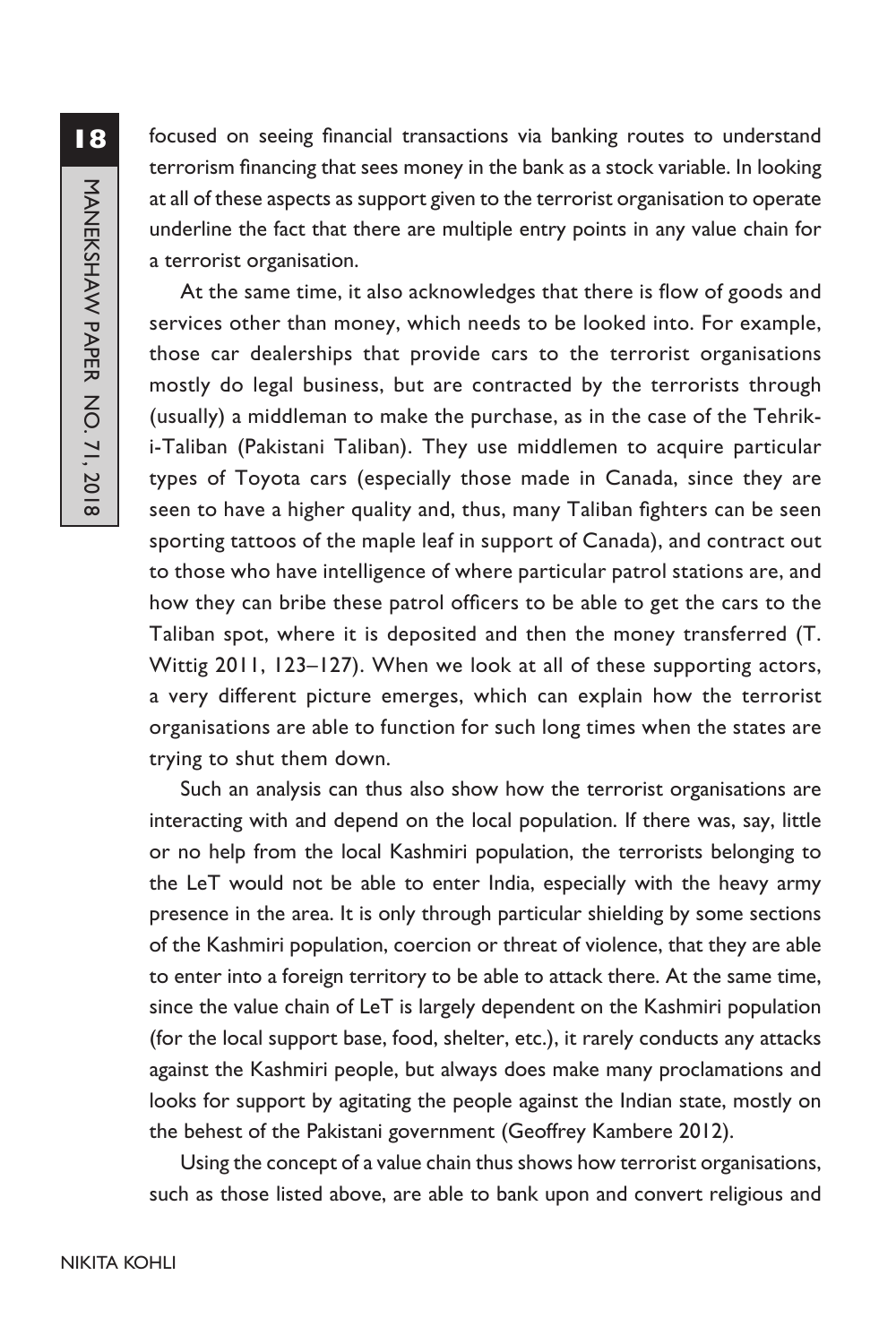ideological extremism, money and weapons, into the attacks and the political/ territorial control that they are able to do and get. For example, in the case of the LeT, they are able to change the weapons and money that they get from the Pakistani government and some other sources into attacks in India and social power as well as control over the politics of the state of Jammu and Kashmir by entering into the particular value chain with certain tribes and groups in Kashmir (detailed in the next section).

This then brings us to another aspect of how interactions with certain value chains influence the behaviour of terrorist organisations. This depends on a large part on which value chain they are able to enter, how and when. As Baldwin argues, the idea of talking of GVCs is that today, this process has been geographically dispersed, and has allowed groups, firms and countries the chance to simply join such a chain, rather than spend decades building its own (Baldwin 2013). With reference to financing of terrorist enterprises, it simply means that we need to try and look at which value chains an organisation is likely to enter into. This depends on the criteria explained above, such as the reliability, security, simplicity and quantity of goods, services and money that a particular value chain can give and assure the terrorist organisation of. This is again inherently tied back to the idea of the cost of maintaining operations in prolonged conflict, and can be observed in the chains of interaction developed across multiple terrorist organisations, which often assign different actions to different actors, such as financial activities, brownwater terrorism, weapon system procurement, transportations, false identity creation, and so forth.

It must be emphasised here that we are focusing on the financial structures that the terrorist organisations develop for long-term activities in any particular area and are not exclusively focusing on the costs of establishment. As Wennman explains with regard to the difference in costs for starting and continuing with operation in a prolonged conflict, 'the costs of starting a conflict are relatively predictable, while the cost of maintaining a conflict are dynamic, depending on the conflict intensity, the rate of replacement of soldiers and material, and the development of the prices of weapons, ammunition, and other items during the course of the armed conflict' (Wennman 2010, 67).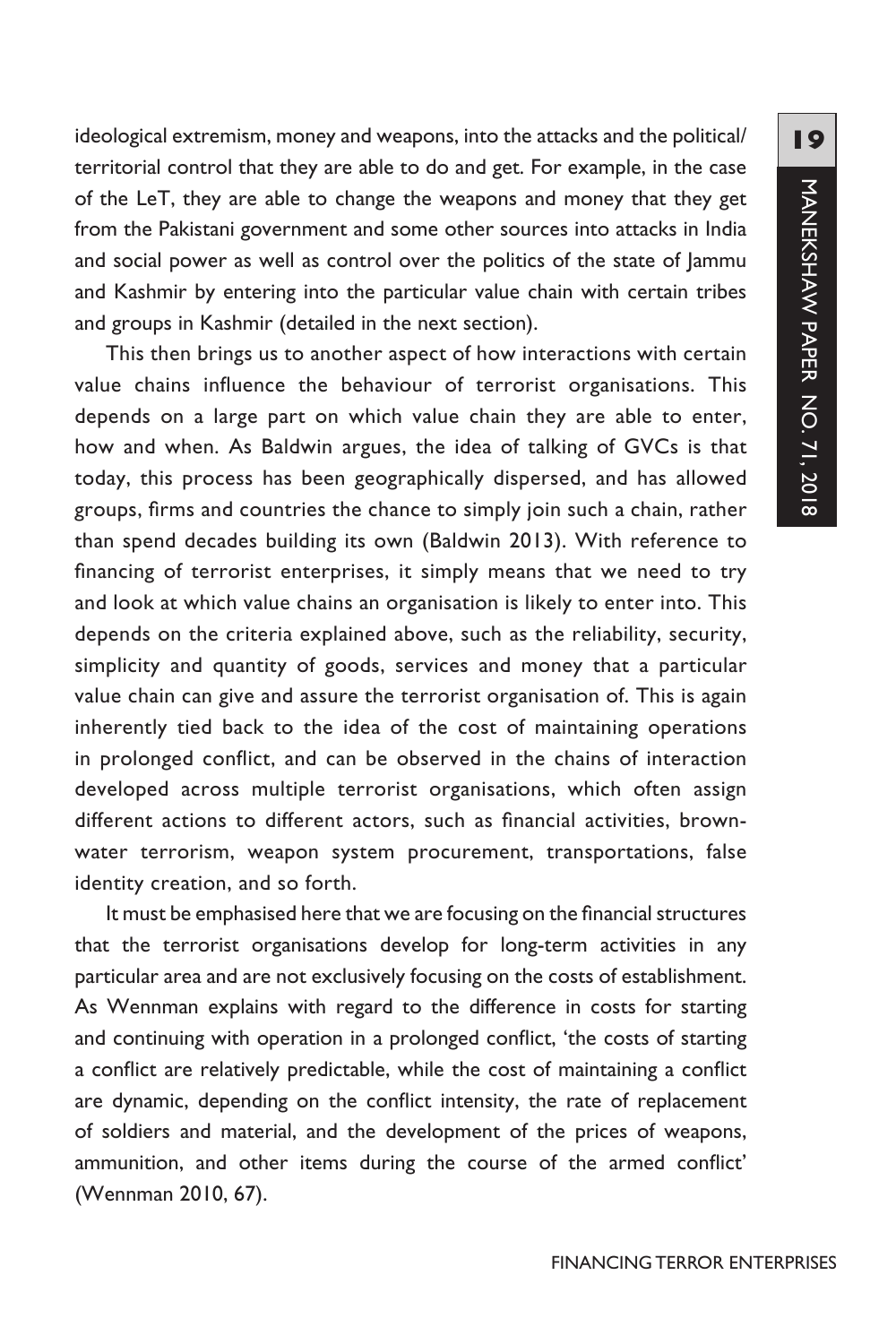In studying the financial structures developed by the terrorist organisations, we must look at how they are able to effectively use their resources to be able to conduct their operations or outsource them (as Al-Qaeda has often outsourced its brown-water operations to the Abu Sayyaf Group, for example), thus broadening the perspective from solely looking at the money that they may have. As detailed above, the use of the concept of value chains can effectively change the way we look at terrorist financing operations in prolonged conflicts. The mechanism developed will now be explored through some cases in South Asia to see how well this framework can be used to analyse the situation and the potential problems faced by the same.

#### **Cases**

### *Taliban—Afghanistan and Pakistan*

The Taliban is a religious fundamentalist movement that has been led by the mullahs in Pakistan and Afghanistan, and derives its name from *talib*, meaning 'students of Islam' or a person who is still learning Islam, despite being led by those who are considered to be the teachers of Islam (Rashid 2000, 22–23). While it is known that the group started in 1994, it is not known who exactly started the radical group<sup>5</sup>, though some have traced it back to a group of '30 members of a Pashtun village of Singesar, Afghanistan, whose first act was an armed intervention on behalf of the weak and poor in the spring of 1994' (Reese 2012, 94). It stated that its goals were to 'restore peace, disarm the population, enforce Shari'a law, and defend the integrity and Islamic character of Afghanistan' (Rashid 2000, 22). It soon gained popularity amongst the general populace, which was drawn to the consolidated political rule that the Taliban could offer when the previous political regimes had all been falling down. However, this soon proved to be disastrous for the people of the country, and most of them by the early 2000's could not connect with the regime that they had once welcomed with the shower of rose petals.

Though the Taliban regime was overthrown in 2001 by the United States and its allied forces, it managed to seek sanctuary in Pakistan in its Federally Administered Tribal Areas (FATA) and in its North-West Frontier Province (NWFP), a neighbouring country, and one of the only countries that had extended support and recognition to the Taliban regime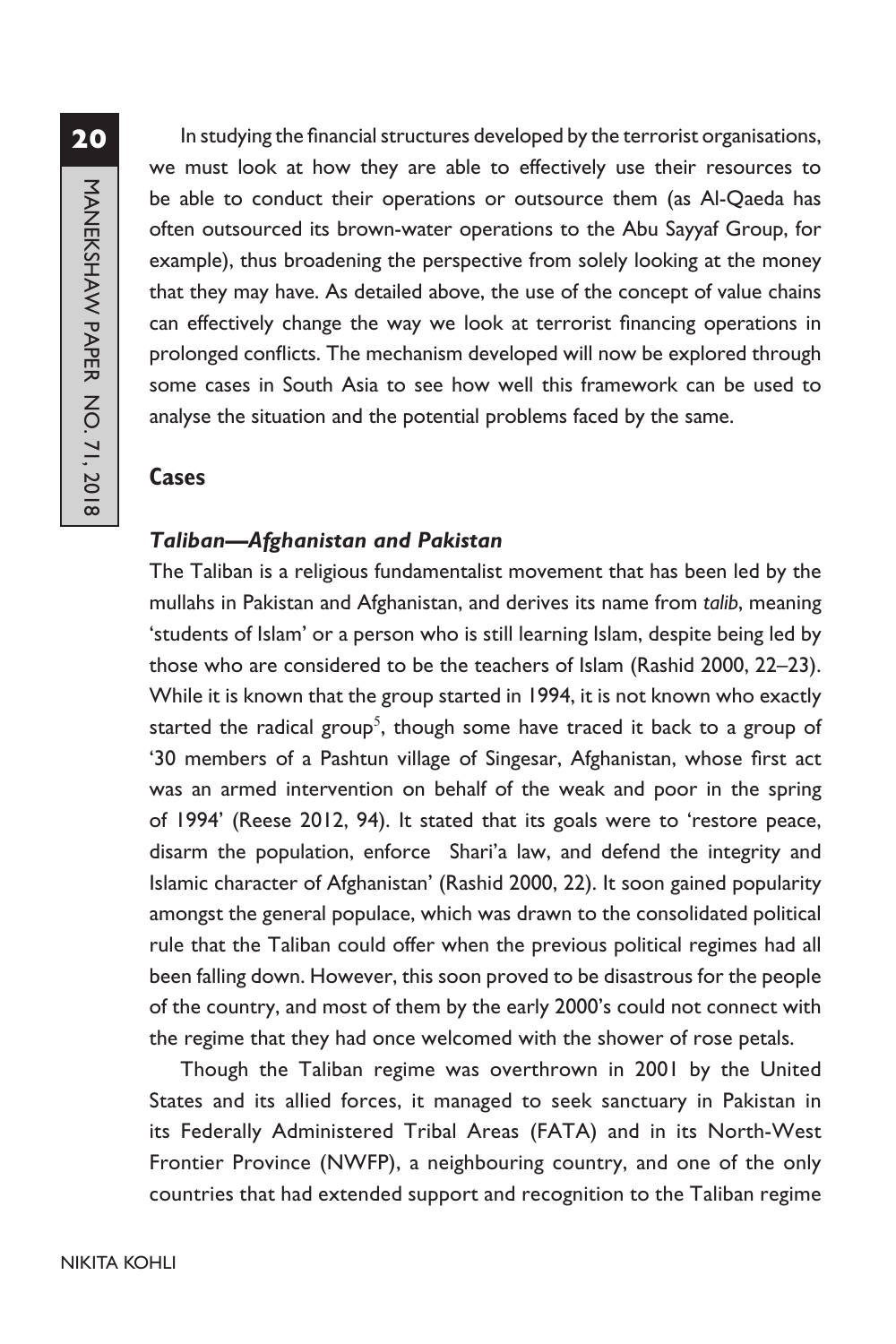that was previously in power in Afghanistan. It still continues to have its base there and has virtual control over the area, while exerting influence in the Afghan society through it.



**Figure 3. Areas of Taliban operation in Afghanistan and Pakistan.** 

Source: https://flowvella.com/s/1gmq/0C8D7A71-11F6-49B2-8CB6-DE2DF2B59C80; LongWar Journal.

Apart from their political history, the funding operations of the Taliban show a diverse range of sources and methods, and give a glimpse into the operational capabilities of the organisation. This can be seen in their 'cadres' of women who would be sewing the suicide bombing vests, drawing on their 'duty' to their children and to God to send them on the 'glorious mission of jihad' (Qadeem 2014), to their continued control over revenue collection for electricity dues and other miscellaneous services (Coll 2018).

With the breakdown and reconstruction of the Afghan state, with many warlords still controlling large chunks of the land (both politically and economically), the land was conducive enough for allowing many illicit activities to take place, many of which were used by the Taliban to support themselves. Some of them include:

Kidnapping for ransom: this has been a recent addition to the range of activities done by the Taliban, starting back only in 2008. This includes many high-profile cases such as the kidnapping of the Italian journalist Gabriele Torsello in 2006, Italian-Swiss journalist Daniele Mastrogiacomo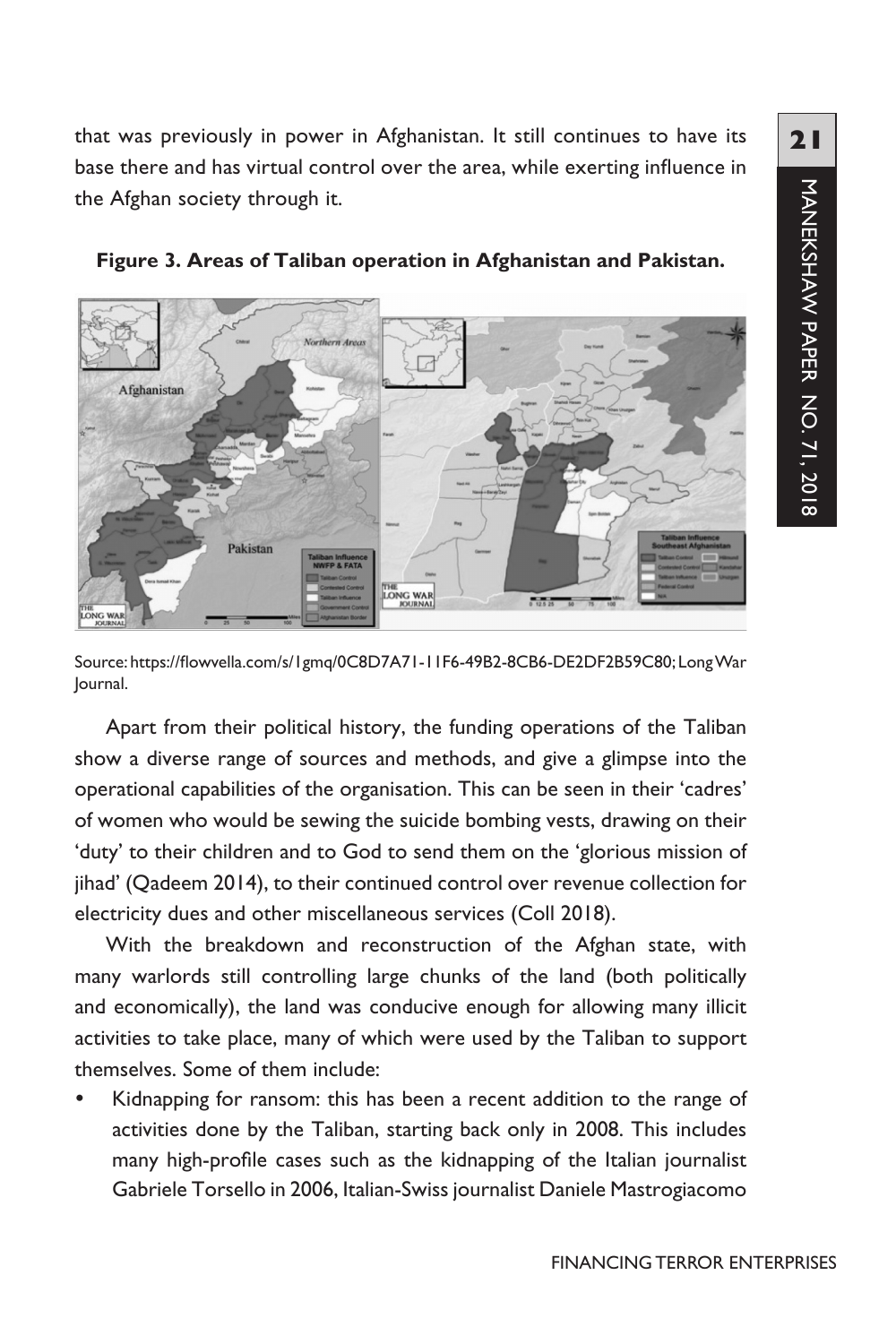in 2007, and 19 South Korean missionaries in the same year. Since the business of kidnapping has become so lucrative, with low costs and high profits, the Taliban has even started subcontracting out the operations to low-level kidnapping rings, which would sell the individuals to the Taliban, who would then demand an even greater ransom (Clarke 2015,  $116 - 117$ ;

- Armed robbery: these operations are mostly carried out alongside roads over which the Taliban has control, and those who do not wish to be attacked have to pay fees to them to be able to pass;
- Theft: this is also along the roads and local trading routes covered by them;
- Smuggling goods: the Taliban has developed a very sophisticated way of smuggling goods, especially drugs across borders, which include attacks on the monitoring posts to create diversions, to having mobile drugmanufacturing units move across borders under their protection;
- Trafficking: this has included both boys and girls being trafficked across borders, bringing up new problems for the new state of Afghanistan, such as countering such kidnappings that happen often on playgrounds. This is mostly done to sell these children to sex houses as prostitutes and 'dancing boys'<sup>6</sup>;
- Counterfeiting money;
- Money laundering: this has been done through a variety of routes, both legal, such as hawala and illegal, such as real estate brokerage, stock market exchanges, and so forth;
- Extortions: this has been mostly subjected to the local population in exchange of security and safe passage for them to travel through or even allowing them to trade or not in certain parts;
- State support: this has been particularly true of Pakistan and Saudi Arabia, especially in the 1990s (Reese 2012, 97). Their support for the Taliban has extended from simple monetary support to including land grants, financial covering of their transactions, personnel support, logistical support, providing firearms and other weaponry, and in the case of Pakistan, even allowing them to continue operating within their boundaries as regular citizens. With the Taliban being essentially a creation of Pakistan, they have received immense support from the state, including Pakistan's shielding of the Taliban during the American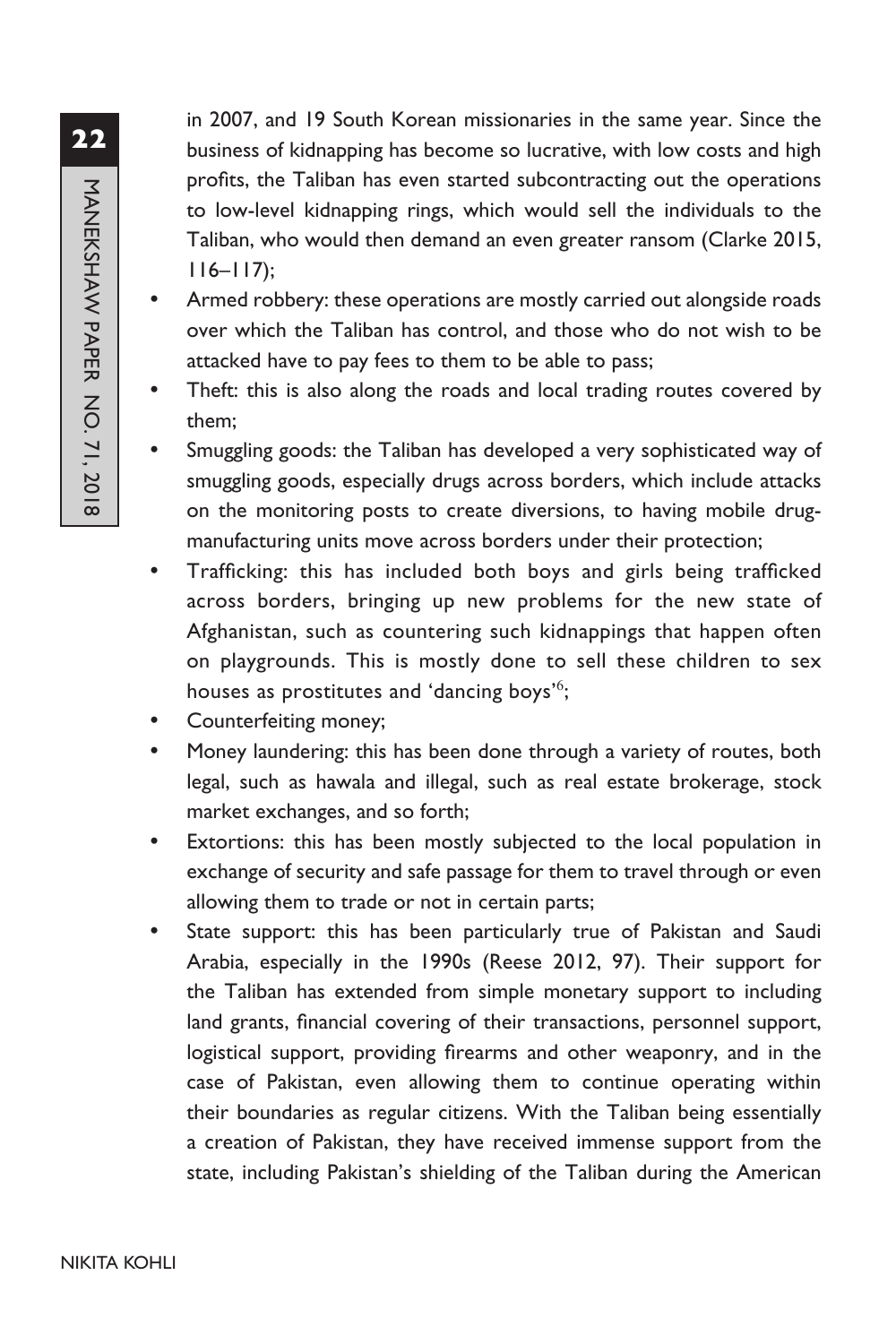Operation Enduring Freedom and negotiating for their safety (Coll 2018);

- Diaspora or popular support: this was one of their big sources in the 1990s, especially with the multitudes of Afghan people displaced all around the world due to the Soviet invasion, who supported the Taliban rule over theirs;
- Charities: Clarke explains how the Taliban used different types of charities from across the subcontinent and the Gulf for its financial resources from its supports, saying that 'at one point, the Taliban was thought to earn approximately 15 percent of its overall income from the donors in the Gulf' (Clarke 2015, 115). However, donations through charities can be difficult to ascertain as either legal or illegal, since those who often give to the charities, $^7$  religious or otherwise, are often not aware that the money may be diverted towards arming terrorist groups or for actual charitable causes that they are giving for.
- Opium economy: this has been one of the largest and most stable sources that the Taliban has cultivated for continued financing. With smuggling and money laundering being seen as a secondary support activity, the cultivation of the opium economy has been the most important focal point, with large amounts of poppy production in the region, with their largest operations taking place in the southern and south western provinces of Afghanistan—Uruzgan, Helmand, Kandahar; in the east in Badakhshan, Baqlan and other areas a traditional stronghold of the organisation (Ansar 2018; Sputnik News 2018; Mashal 2017; Felbab-Brown 2017; Peters 2009). Narcotics trade has reportedly generated a profit between \$70 million and \$500 million per year (Clarke 2015).

However, the analysis of the funding structure of the Taliban must not stop here but must only been seen as the starting point for the same. As mentioned previously, it is not simply the question of how the terrorist organisations are able to get the funds or even the extent of the funds, but rather how that affects their operational strategy, their network linkages and the subsequent international regime response to it. It must be understood that other than trying to procure weapons, food, training capabilities and security for its members, and so forth, it also needs to gather intelligence and other items, such as transport vehicles, and food. Understanding the ways in which the Taliban can acquire these requires a more nuanced understanding of more than just financial transfers and that of the importance of 'value' that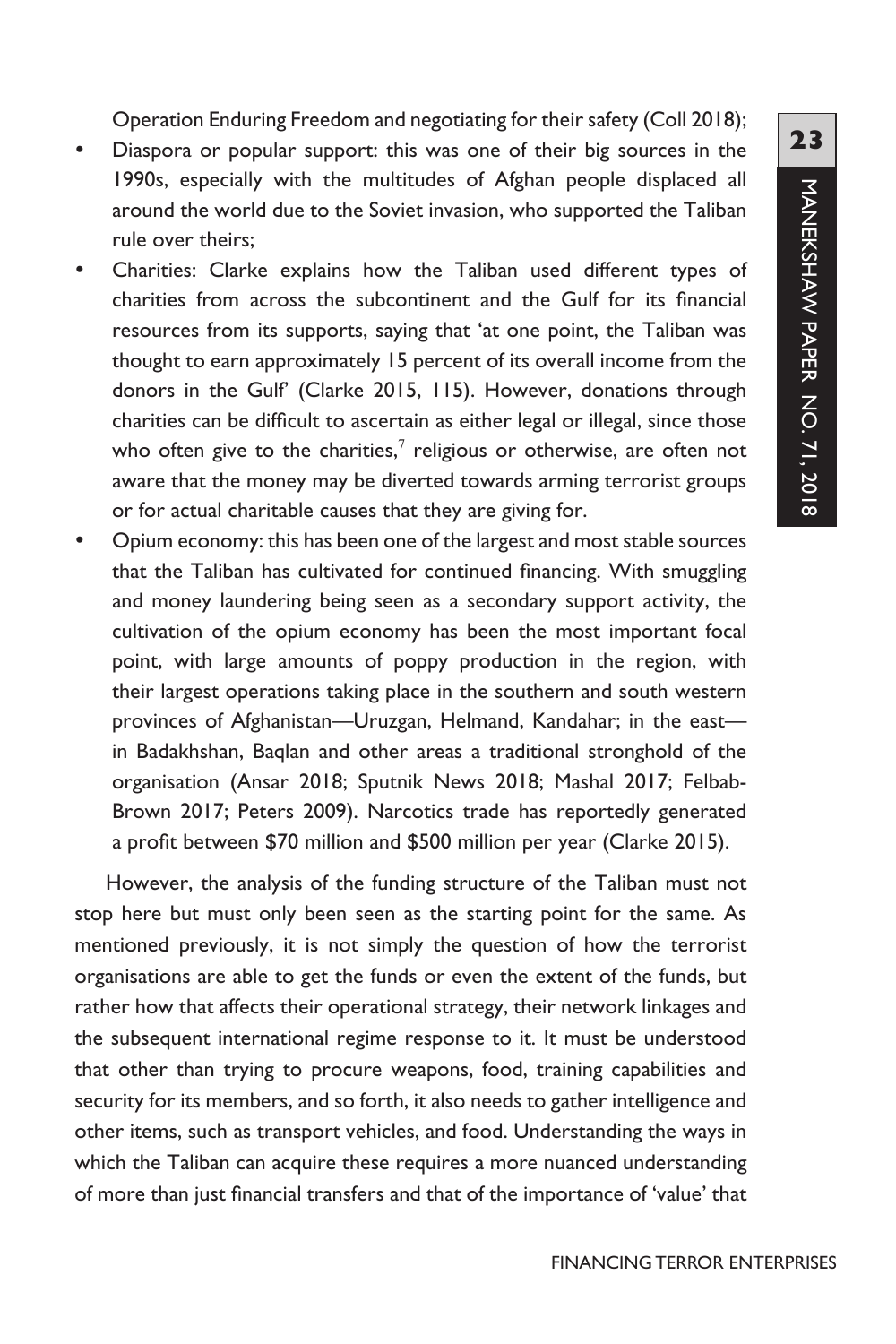#### is exchanged in the process.

Looking at some of the examples mentioned above of the sources of finance, we can see that Taliban has tried to convert the humanitarian aid that the international community has given towards Afghanistan into value for its own purpose. One example is that of the Kajaki hydropower plant, the biggest source of electricity in south Afghanistan. This was a hydropower plant that was being placed in Afghanistan by the US military for the benefit of the local population. However, this kept getting stolen or broken down by the Taliban in Afghanistan, which was then benefitting from getting free electricity. When the hydropower plants were not being stolen and were allowed to operate, it was usually under the conditionality of payment or revenue that was due to the Taliban by the local population. It has been noted that 'unlike Afghanistan's state power utility, the Taliban don't use meters. Instead, they charge every household in areas they control a flat fee of 1,000 Pakistani rupees (\$11.65) a month. All in all, the Helmand government estimates that it loses out on at least \$4 million a year in electricity revenue to the Taliban, this in a country where the monthly wages of an insurgent fighter hover around \$200' (Trofimov 2010). Repeated meetings with the government or the locals did not yield any positive result and the people still distrusted the US military. The US military then, in a last act of desperation, turned to the local population to build the hydropower project, under the guidance of previous companies. With the involvement of the community, they managed to build a new one, which was not simply taken from a factory and installed, and thus the local population came up with new ways to try and safeguard this project that was giving them electricity. $^8$  With the help from the US military, they were able to keep control over the power plant and are still using it.<sup>9</sup>

Similar to the example of Toyota cars mentioned above, the Taliban also contracts out the making of the suicide bomber vests. It takes different cloth materials and the elements that are required to make the bombs from various different sources, many of which are rumoured to come from Saudi and from Russia (in exchange of drugs), given to particular groups of women to make and build. This is indoctrinated into them as their religious duty to help their brothers in arms against those who have been polluting Islam and as an added incentive, are also paid money for the same. This, in the case of the women in FATA and NWFP in Pakistan, is desperately sought out,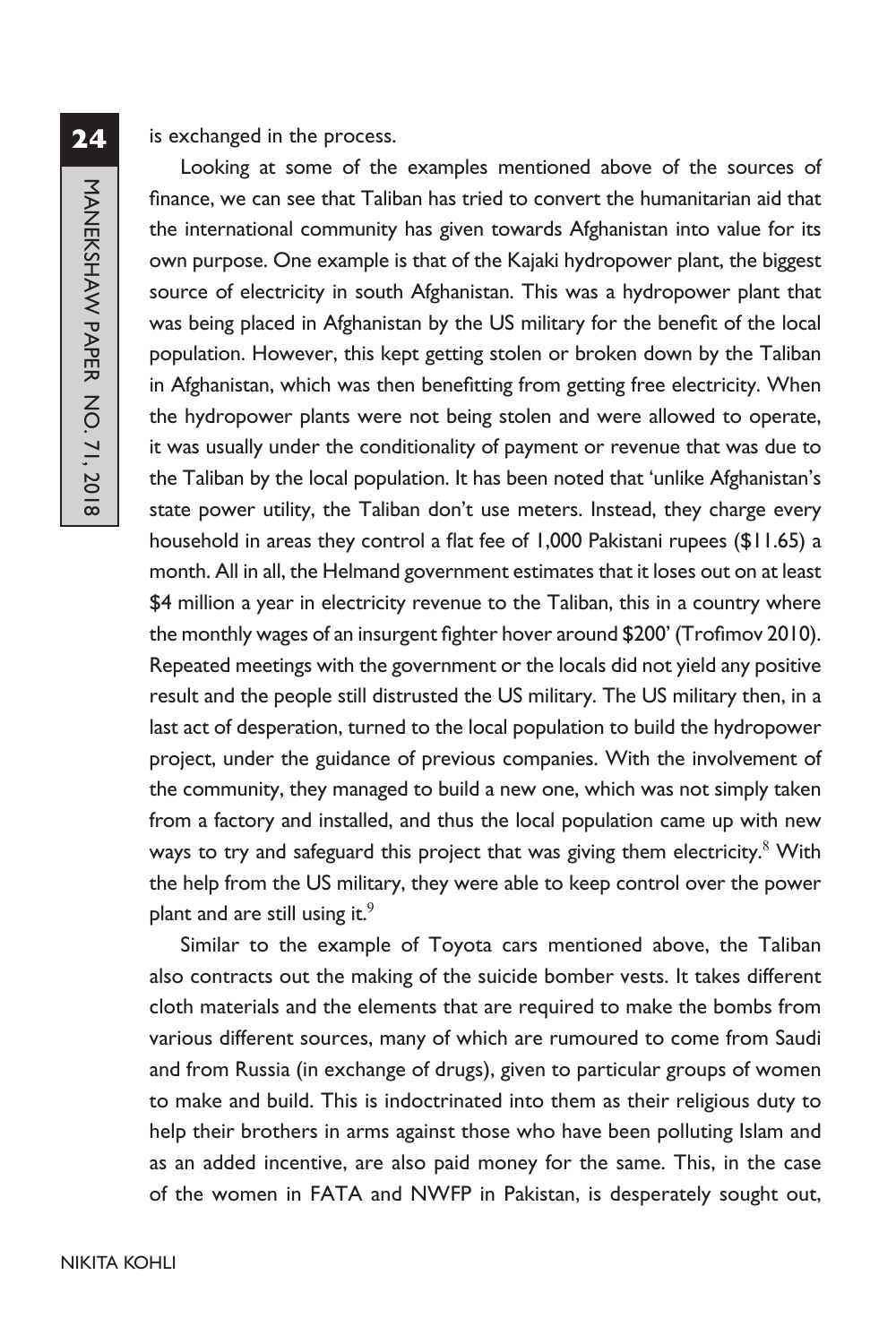**25**MANEKSHAW PAPER NO. 71, 2018 MANEKSHAW PAPER NO. 71, 2018

since the avenues for income generation are very low due to the lack of facilities and opportunities being provided to the people of the area by the government due to the Taliban control<sup>10</sup>. Thus, the Taliban is able to take the inputs of economic desperation and radicalisation of the people and turn it into a value-added product of the suicide bomber jackets for attacks in various parts of Afghanistan where they do not have full control and abroad, via a set of primary and secondary support activities of money laundering, extortion and threat of physical harm, for external audiences, thus placing it back within the GVC concept. This has affected their behaviour and strategy in the manner of where they attack and whom they maintain relations with locally and internationally, creating a broader structure of the value chain to extend to the people who may be creating value for them in the local environs. The value chains developed by the Taliban thus affect where they are, where they attack and how they attack.

# *Lashkar-e-Taiba (LeT)*

LeT remains one of the wealthiest and the most financially secure terrorist organisation in the subcontinent and even 'survived the impact of the global meltdown without any trouble' (John 2011, 218), while continuing its operations on a budget of approximately \$5.25 million per year (Chadha 2015). One of the deadliest terrorist organisations in the Indian subcontinent, LeT operates primarily out of Pakistan, holds considerable sway in Kashmir and aims to 'set up mujahideen networks across India… (in preparation for) the start of the disintegration of India' (Lakhvi 2006).

Roul writes that,

'the JuD (Jamaat-ud-Dawa, formerly Markaz Dawat-ul-Irshad (MDI)), which is a social charity front for the deadly jihad group Lashkar-e-Taiba (LeT) has been operating with impunity inside Pakistan since its inception. The group was founded by Hafiz Muhammad Saeed, the present chief of JuD and all its franchises, and Zafar Iqbal in Afghanistan's Kunar province in 1987 under the active guidance of Abdullah Azzam, the Palestinian Islamic ideologue who mentored Osama bin Laden. LeT has its headquarters in Muridke (Moreedkey) town, located near Lahore, Pakistan and operates training camps in Pakistan [occupied] Kashmir and some parts of Punjab province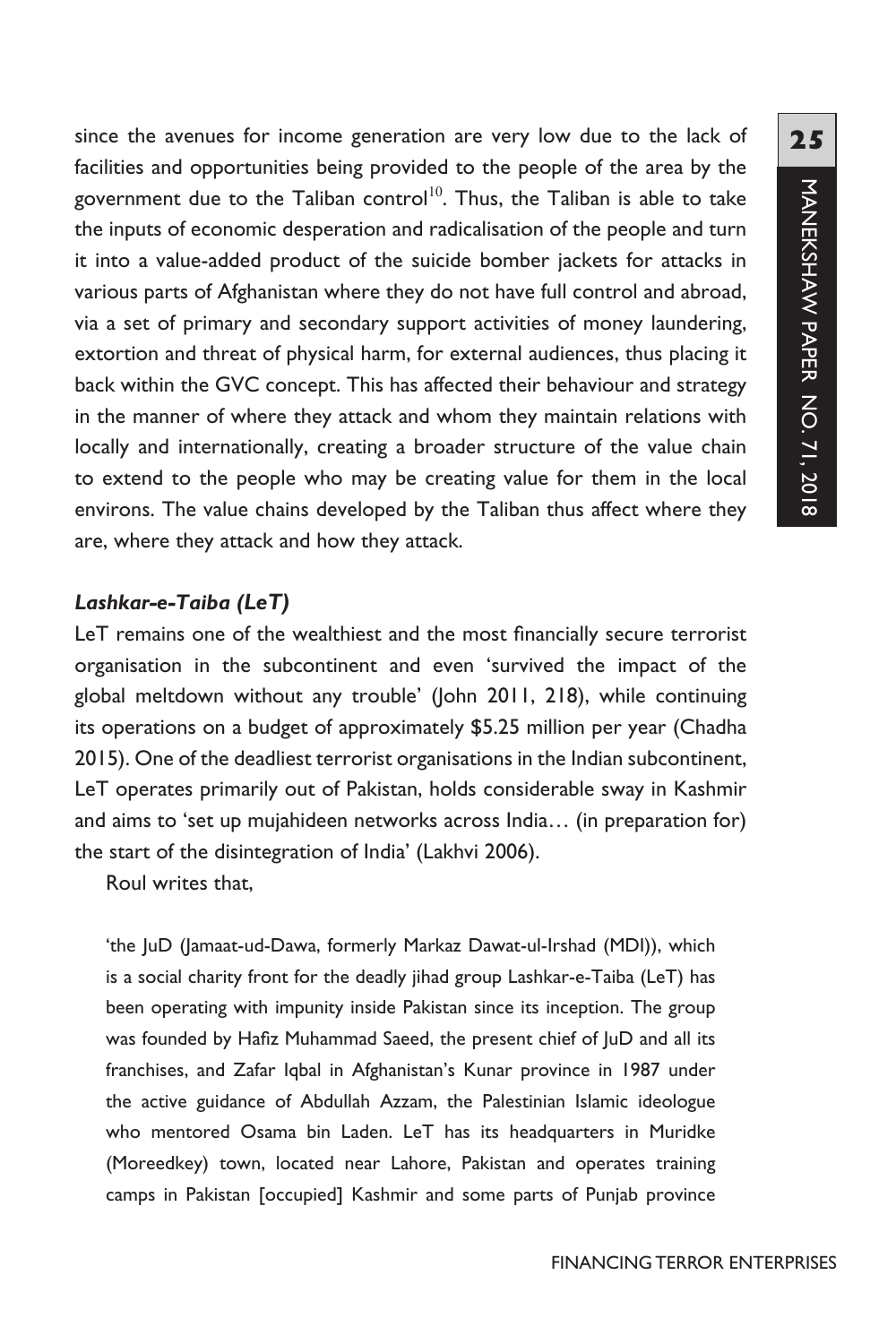and presently expanded into Sind and Balochistan provinces of Pakistan and bordering areas of neighboring Afghanistan' (Roul 2014).

LeT has been able to continue its operations in the regions due to its financial backing by Saudi Arabia as well as protection by Pakistani intelligence services, while gaining moral support from the Muslim community in the region due to its charitable activities through its non-military wing, Markaz ud-Dawa-swal-Irshad (Centre to the Call to Righteousness) (Haqqani 2005). In fact, the LeT is believed to be the only jihadist organisation in Pakistan that has expanded since 9/11, despite the multiple sanctions imposed (Bajoria 2010).

Starting in the 1980's, LeT developed a small following in South Waziristan based on their close links to various other Afghan jihadi groups, and began training and sending its fighters to join the ranks of various other groups in the area (Tankel 2010). However, in the late 1980s and early 1990s, as it became visible that the Soviet forces would soon withdraw from Afghanistan, accompanied by a sudden spurt of violence in the Indian state of Jammu and Kashmir, the intelligence agencies in Pakistan decided to divert the jihadist group towards the east (Chandaran and Chakravarth 2012). Since then, while the financial flows from the other jihadist networks have decreased, LeT continues to get maximum support from the Pakistani government and its intelligence organisation, the Inter-Services Intelligence (ISI). They continue to shower the organisation with money (both genuine and counterfeit) and have even laundered money for it in support of LeT's anti-India activities in Kashmir (Counter Extremism Project 2016; Trehan 2002; Kambere, et al. 2012). In a similar vein, other countries wishing to further the cause of universal jihad such as Saudi Arabia and other Gulf countries continue to fund the terrorist organisation (Chandaran and Chakravarth 2012).

Despite the substantial financing from these states, LeT relies heavily on charity donations and remittances. It is important here to note that they have actively tried to conflate the two together, by using the concept of 'zakat', like a few other terrorist organisations. While recognising that 'the LeT also reportedly operates 16 Islamic institutions, 135 secondary schools, an ambulance service, mobile clinics, blood banks and several seminaries across Pakistan' (South Asia Terrorism Portal n.d.), it has continued to use this as a front for its terrorist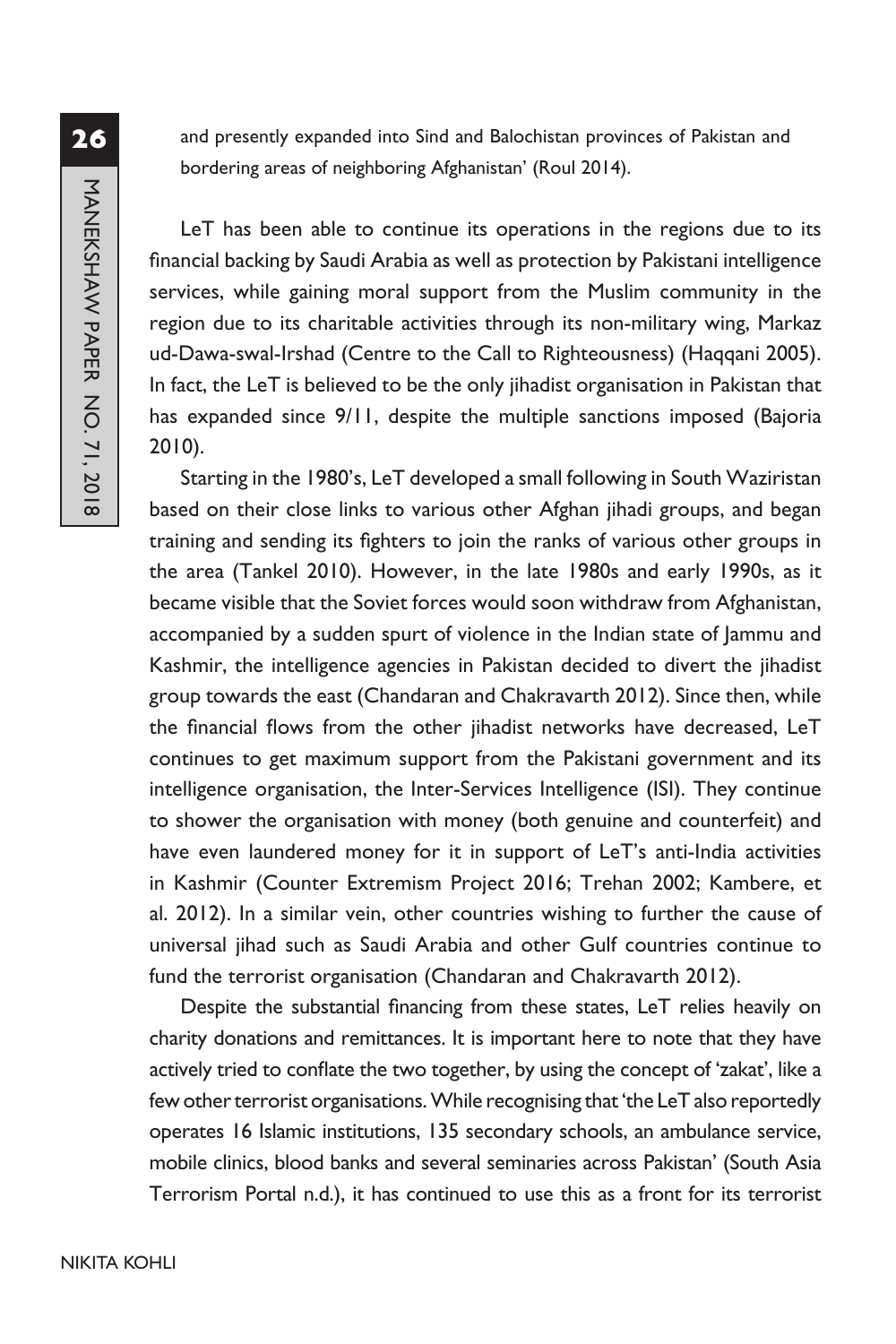activities, leading to its designation as a terrorist organisation with multiple international entities, including by the US Treasury and the Department of State lists (Roul 2014). In the United Kingdom, for example, LeT operates through multiple mosques, which act as both, a centre for recruitment as well as to raise funds. Wilson John mentions that 'the LeT has established a good network of fundraisers and recruiters in Britain after Saeed had toured London, Birmingham, Rochdale and other cities in 1995, seeking moral and financial support for his 'Kashmir cause'. This lecture tour facilitated the group to establish an excellent support base among the Ahl-e-Hadith mosques and clerics in London and other cities,' and that they were able to raise a few million USD from the Pakistani diaspora alone (John 2011, 239–242).

LeT has often used religion and religious festivals to raise its funds, and would launch massive campaigns each year during Eid to extort money in the name of jihad in Kashmir and Afghanistan, using the religious bend to make this seem as a part of 'zakat'. As mentioned earlier, the LeT has developed a very extensive value chain, where it is able to use religion, frustrations, money and ideological extremism, with the intent of creating massive terrorist attacks in India, such as the 2008 Mumbai attacks, via a complex mechanism of extortions, indoctrination, running training camps and charity organisations, placing it within international/global value chains made towards the end of terrorism.

The recognition of these chains of interactions between the terrorist organisations and their affiliated fronts, as in the cases mentioned above, allows us to understand that terrorism finance is not solely through bank account transfers and that simply increasing the regulations of financial and banking procedures is not sufficient. What is needed is a more nuanced understanding of the interaction chains that are developed by these terrorist organisations towards making and developing the ingredients that would be used towards the making of the terrorist act, such as personnel, training, weapons, reconnaissance, and so forth. Using a value chain analysis, as has been used in this paper, is therefore the need of the hour to be able to counter terrorism financing.

#### **Methodological Issues**

While using the conceptual framework of the GVC to understand the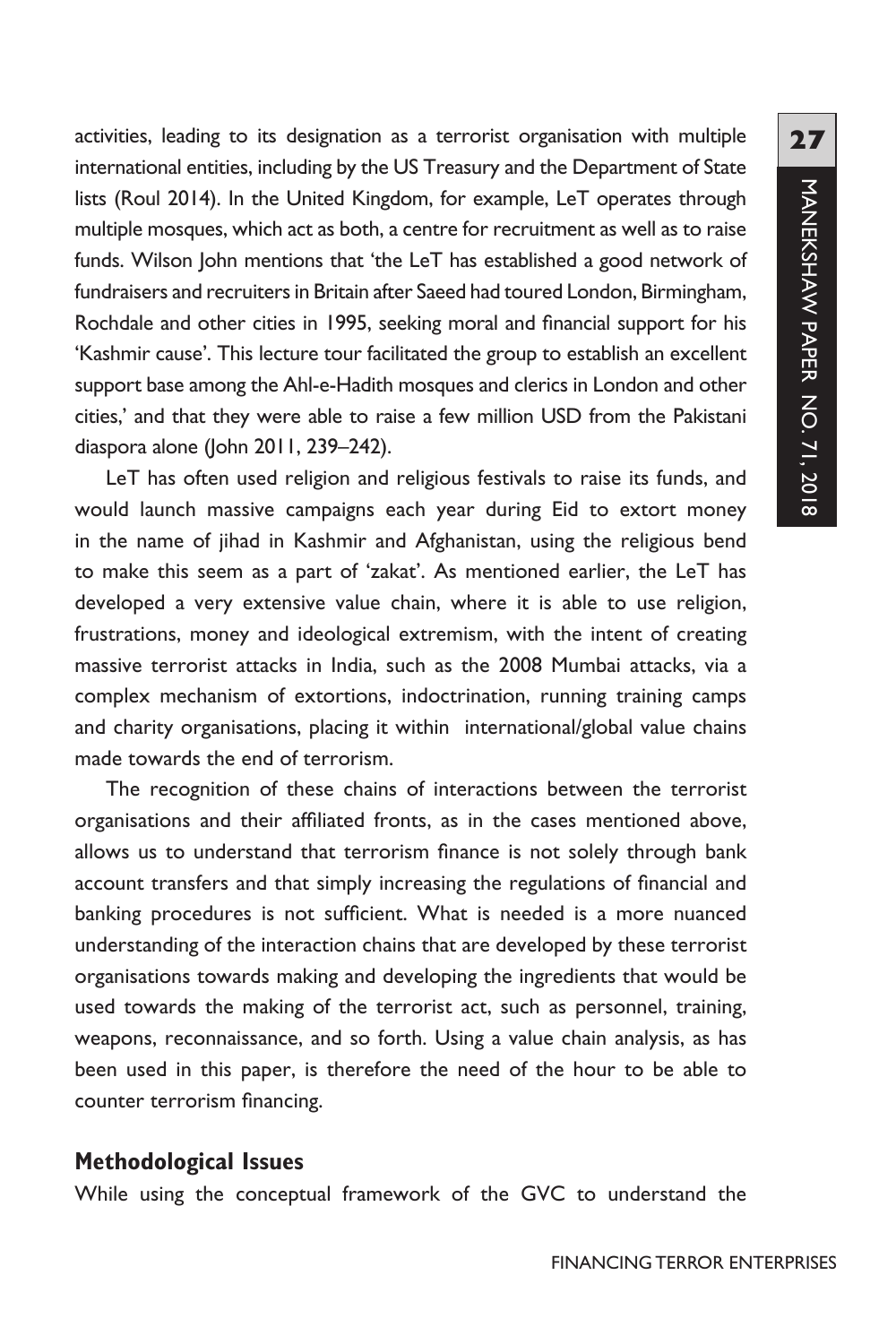workings and flows of terrorist finance certainly has its advantages, as have been mentioned above, it has some shortcomings too.

Firstly, terrorist finance remains a very difficult to research concept, especially given its political implications and underlining. While we need primary data to be able to draw conclusions on the type of value chain that a particular terrorist organisation enters into, the data can be inaccurate, and those who shall be aware of and a part of the same, may not always be open to discussing the concept, even if such interviews can be arranged.

While secondary sources are more readily available and often do link such groups to chains of transfer, there is always the danger that the full details are not being reported. Secondary sources, especially newspaper sources, have certain guidelines of what is publishable and what is not. Thus, while investigative journalists may be able to overcome the biases that might be present in face-to-face interviews conducted by scholars or any other primary data collection, there will always remain a huge gap between what is published and what is known, and all such data must be handled carefully in this regard.

Another limitation is that when looking at the value chains, we often come across charitable fronts. However, despite knowing that these are often used by the terrorist organisations for recruitment and/or as a financial source, it can be difficult to ascertain that, as these often do maintain some level of charity work.

### **Conclusions and Implications**

The field of terrorist finance is still an active site, where scholars, politicians, governmental and intergovernmental bodies and journalists continue to investigate, come up with new information, and new ways of looking at things.

This paper was a simple attempt to look at the socio-political financing of terrorism, that is, how do such terrorist enterprises pay for themselves to be able to continue operations in prolonged conflict, especially in the light of the various financial and banking regulations and sanctions, based on previous research?

It was found to be that the reason such methods have had little or no deterring effect on the terrorist organisations (defined as those groups that create terror amongst people for economic or political goal via a set of mechanisms which debase humanness) because they are looking at only one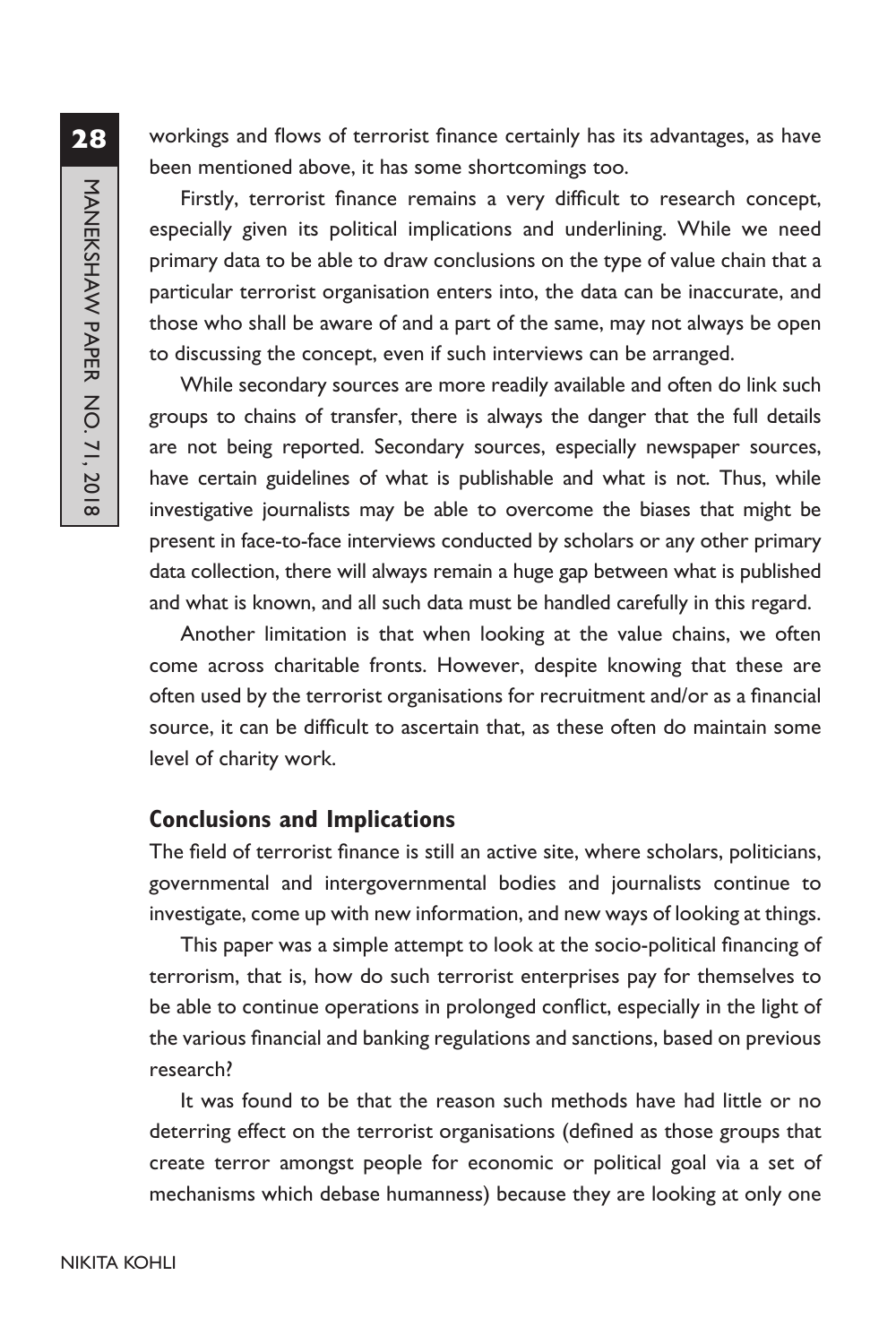channel of support that they are getting: financial. The aspect of logistical, emotional and even material support often happens through the exchange of value, rather than through exchange of money, such as extortions for safety.

It is this concept of the creation and exchange of 'value' that makes us look at the economic concept of value chains, till now used only to explain the dispersed production process of goods—to understand that 'terrorist' organisations are able to take these inputs of radicalisation, segregation, finances, lack of political power, and so forth, and turn it into a valueadded product of terror, attacks, political power, social welfare, territorial governance, and so forth, through a range of intermediary mechanisms and processes, such as transfers, hawala and logistical support, for external customers than themselves.

To develop this framework, the paper defined three groups of actors involved in terrorism: the terrorists themselves, the supporters of terrorists, and those who financially support the terrorists. It was demonstrated that in order to develop a more holistic view of terrorism financing, we need to look at not only the actors who carry out the final act of violence or even those who supply them with the armaments and/or the money to buy the equipment, but also those who support the terrorists in an emotional, spiritual or economic way, such as feeding them and giving them the ground logistical support that they might need to carry out their actions. This then is fed into the definition of funding operations, arguing that the terrorist organisations look for reliable, stable and long-term support, which not only includes monetary funding, but also would include financing of operations, ranging from weapons and explosives to reconnaissance, for which they depend on local populations, and create value chains along the way for such operations.

This framework of value chain financing was then tested on two different terrorist organisations, the Taliban and the LeT in South Asia, to see if this analysis holds up, which it did. Through the use of available examples, we were able to see how such organisations enter into certain value chains, interact with other groups of people, which has an effect on the strategic behaviour of the group in respect to which groups it targets, when and how. Their funding mechanism and fronts for the same were detailed, demonstrating how this affected their modus operandi, including but not limited to, drug mulling, hawala, trafficking, zakat and state support.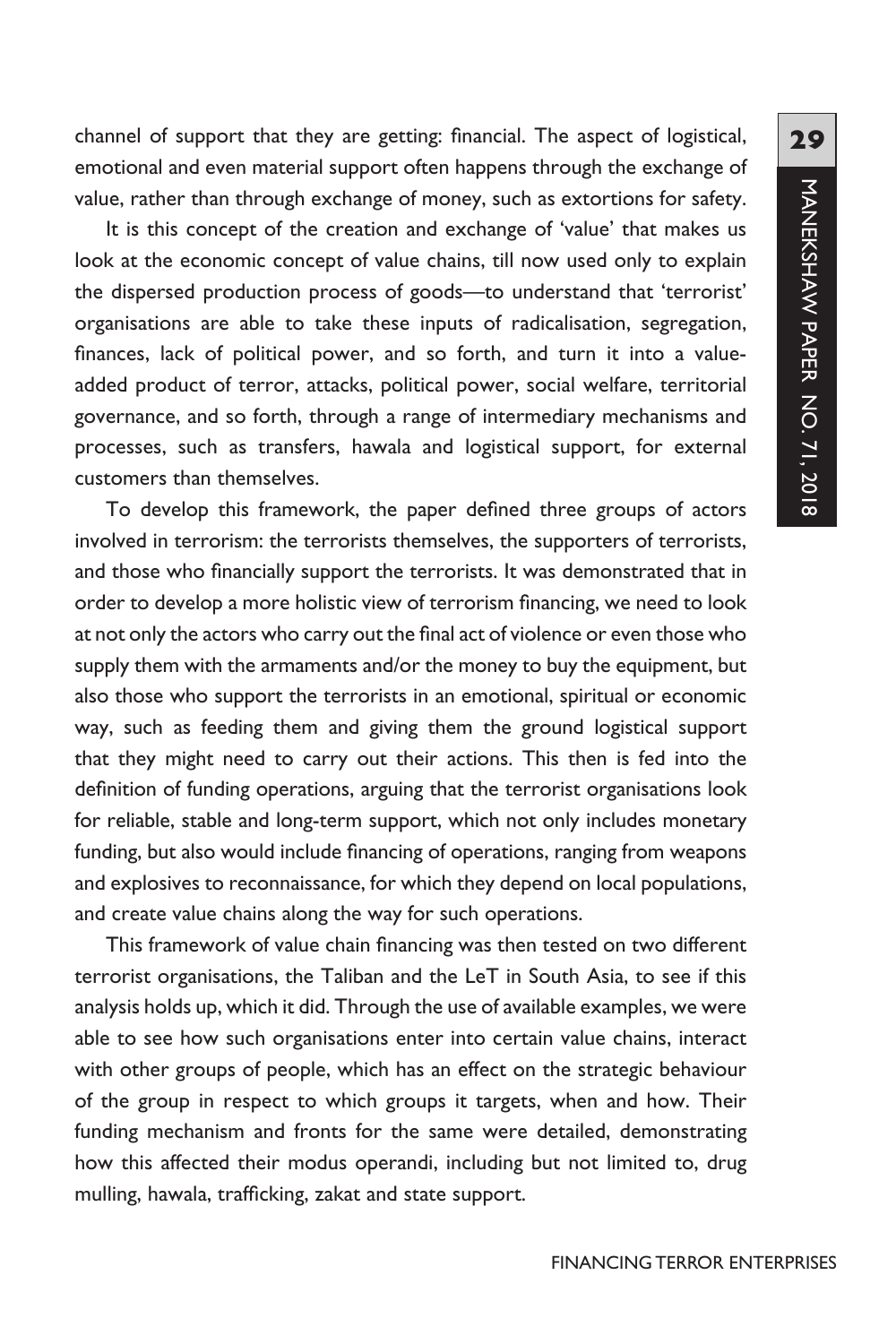Using such a conceptual framework does two additional things. One, it brings back the concept of terrorism financing, a concept that has been mostly dealt as an economic concept, back into the folds of political violence, placing it in the larger context of the society and the political structures that it is based in, thus reiterating that their actions are political, and therefore, strategic. Secondly, it has implications on the study and development of ways of countering terrorist finance, by looking not only at the money and focusing our gaze on those who do business with the terrorists, but also expands the concept to include all those actors who support these organisations and how to then systematically kill off the sources that they might have. For example, using the previous case of the cars being used by the Taliban, there could be stricter laws and monitoring mechanisms put in place to see how many cars are being ordered, where they are being transferred to and who does it. While democratic countries would have to tread the line of legislation in such matters with utmost care, it is now more important than ever to realise that financing terrorism is a more complex phenomenon, and that states have to come up with new and innovative ways to ensure that their population do not support these terrorist organisations.

Financing terrorism is not a game of limited actors. This is a multiplayer game and must be looked at as such. Only then can we develop mechanisms to deal with and counter such activities in a manner that is best suited to the needs of the national and international community and the changing times.

#### **References**

- Allen, W. 2003. "The War Against Terrorism Financing." *Journal of Money Laundering Control* 306-310.
- American Foreign Policy Council. 2005. *Confronting Terrorism Financing.* University Press of America: Maryland.
- Anant, Arpita. 2012. *Non-State Armed Groups in South Asia: A Preliminary Structured Focus Comparison.* New Delhi: Institute for Defence Studies and Analyses/ Pentagon Press.
- Ansar, Massoud. 2018. "Interior Ministry Destroys Over 30 Drug Factories." *TOLO News*, February 21.
- Bajoria, Jayshree. 2010. "Lashkar-e-Taiba (Army of the Pure) (aka Lashkar e-Tayyiba, Lashkar e-Toiba; Lashkar-i-Taiba)." *Council on Foreign Relations.* January 14. Accessed February 26, 2018. http://www.cfr.org/pakistan/lashkar-e-taiba-army-pure-aka-lashkar-e-tayyibalashkar-e-toiba-lashkar--taiba/p17882.
- Baldwin, Richard. 2013. "Global supply chains: why they emerged, why they matter, and where they are going." In *Global value chains in a changing world*, by P. Low D. Elms, 13-59. Geneva: WTO Publications.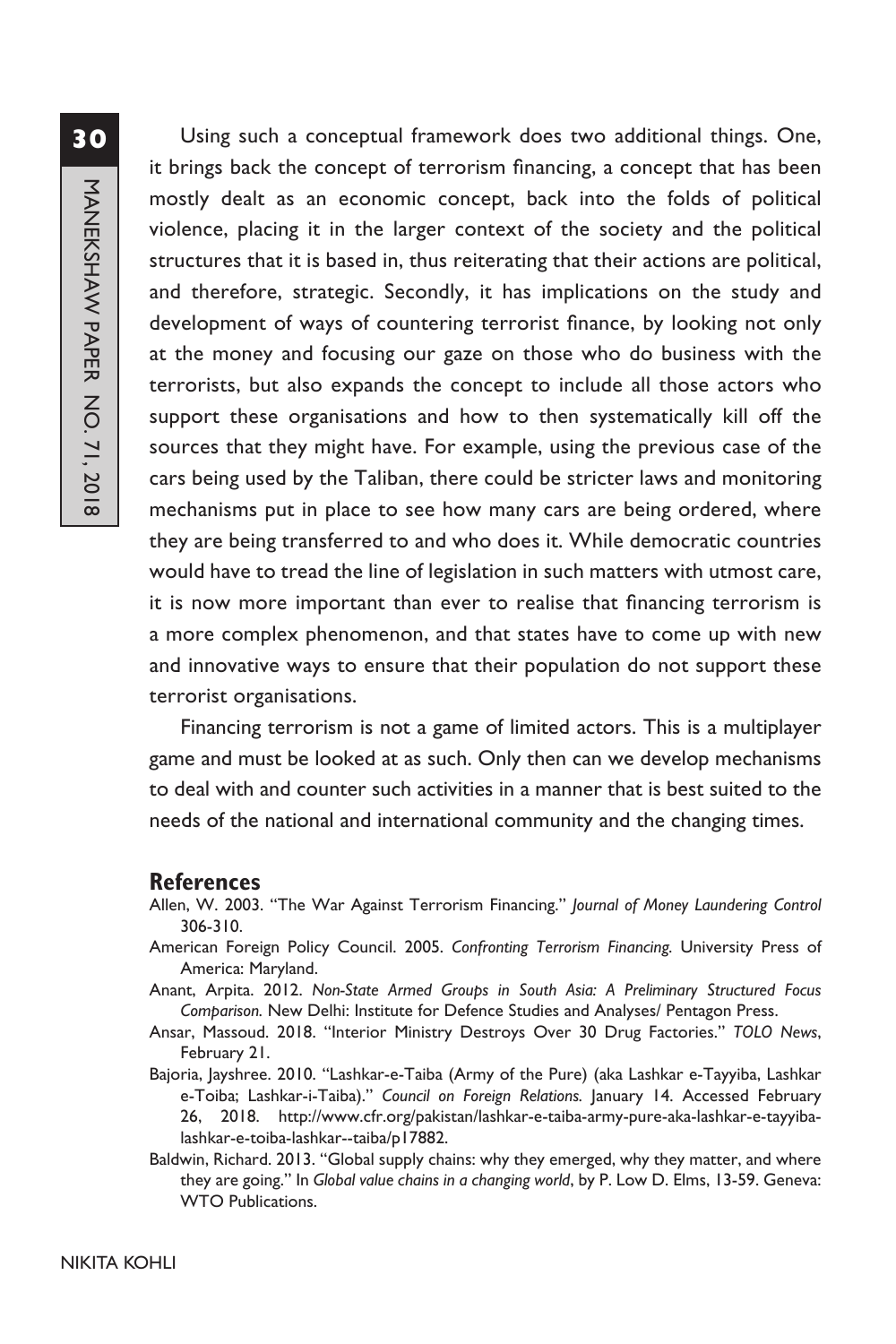Bapat, Navin. 2006. "State Bargaining with Transnational Terrorist Groups." *International Studies Quarterly* 213-229.

Basumatary, Jaikhlong, interview by Nikita Kohli. 2017. (November).

Bloom, Mia, and John Horgan. 2008. ""Missing Their Mark: The IRAs Proxy Bomb Campaign." *Social Research* 579–614.

- Brian A. Jackson, John C. Baker, Kim Cragin, John Parachini, Horacio R. Trujillo, Peter Chalk. 2005. *Aptitude for Destruction: Organizational Learning in Terrorist Groups and Its Implications for Combating Terrorism.* Santa Monica: RAND.
- Chadha, Vivek. 2015. *Lifeblood of Terrorism: Countering Terrorism Financing.* New Delhi: Institute for Defence Studies and Analysis.
- Chalk, Peter. 2003. "The Liberation Tigers of Tamil Eelam Insurgency in Sri Lanka." In *Ethnic Conflict and Secessionism in South and Southeast Asia*, by Rajat Ganguly and Ian MacDuff. London: Sage.
- Chandaran, D. Suba, and Rekha Chakravarth. 2012. "Lashkar-e-Toiba." In *Non-State Armed Groups in South Asia: A Preliminary Structured Focused Comparison*, by Arpita Anant, 245-262. New Delhi: Pentagon Press/ Institute for Defence Studies and Analyses.
- Clarke, Colin P. 2015. *Terrorism, Inc.: the Financing of Terrorism, Insurgency and Irregular Warfare.* California: ABC-CLIO, LLC.
- Coll, Steve. 2018. *Directorate S.* New York : Penguin Press.
- Collins, Eamon. 1997. *Killing Rage.* London: Granta.
- Counter Extremism Project. 2016. *Lashkar-e-Taiba.* Terrorist Group Analysis, Counter Extremism Project.
- Crenshaw, Martha. 1985. "An Organizational Approach to the Analysis of Political Terrorism." *Orbis* 465-489.
- Duffield, Mark. 2001. *Global Governance and the New Wars: the Merging of Development and Security.* London: Zed Books.
- Duke University. n.d. *Global Value Chains.* Accessed April 20, 2016. https://globalvaluechains. org/concept-tools.
- Ehrenfeld, Rachel. 2007. "Funding Evil: How Terrorism is Financed and the Nexus of Terrorist and Criminal Organizations." In *Terrornomics*, by David Gold Sean S. Costigan, 27-48. Hampshire, England: Ashgate Publishing Limited.
- Felbab-Brown, Vanda. 2017. *Afghanistan's opium production is through the roof—why Washington shouldn't overreact.* Order from Chaos, Brookings Institute.
- Freeman, Michael. 2012. "Sources of Terroist Financing: Theory and Typology." In *Financing Terrorism: Case Studies*, by Michael Freeman, 7-25. Surrey: Ashgate Publishing Limited.
- G. Gereffi, J. Humphrey, T. Sturgeon. 2005. "The governance of global value chains." *Review of International Political Economy* 78-104.
- Geddes, Barbara. 2003. *Paradigms and Sand Castles: Theory Building and Research Design in Comparative Politics.* Ann Arbor: University of Michigan Press.
- Geoffrey Kambere, Puay Hock Goh, Pranav Kumar, Fulgence Msafiri. 2012. "Lashkar-e-Taiba (LeT)." In *Financing Terrorism: Case Studies*, by Michael Freeman, 75-92. Ashgate Publishing Limited.
- Gereffi, Gary. 2014. "Global value chains in a post-Washington consensus world." *Review of International Political Economy* 9-37.
- Giraldo, Jeanne K., and Harold A. Trinkunas. 2007. "The Political Economy of Terrorism Financing." In *Terrorism Financing and State Responses*, by Jeanne K. Giraldo and Harold A. Trinkunas, 7-20. Stanford: Stanford University Press.
- Haer, Roos. 2015. *Armed Group Structures and Violence in Civil Wars: The organizational dynamic of civilian killing .* Oxon: Routledge.
- Haqqani, Husain. 2005. "Ideologies of South Asian Jihadist Groups." *Current Trends in Islamist Ideology* (Hudson Institute) Vol. 1.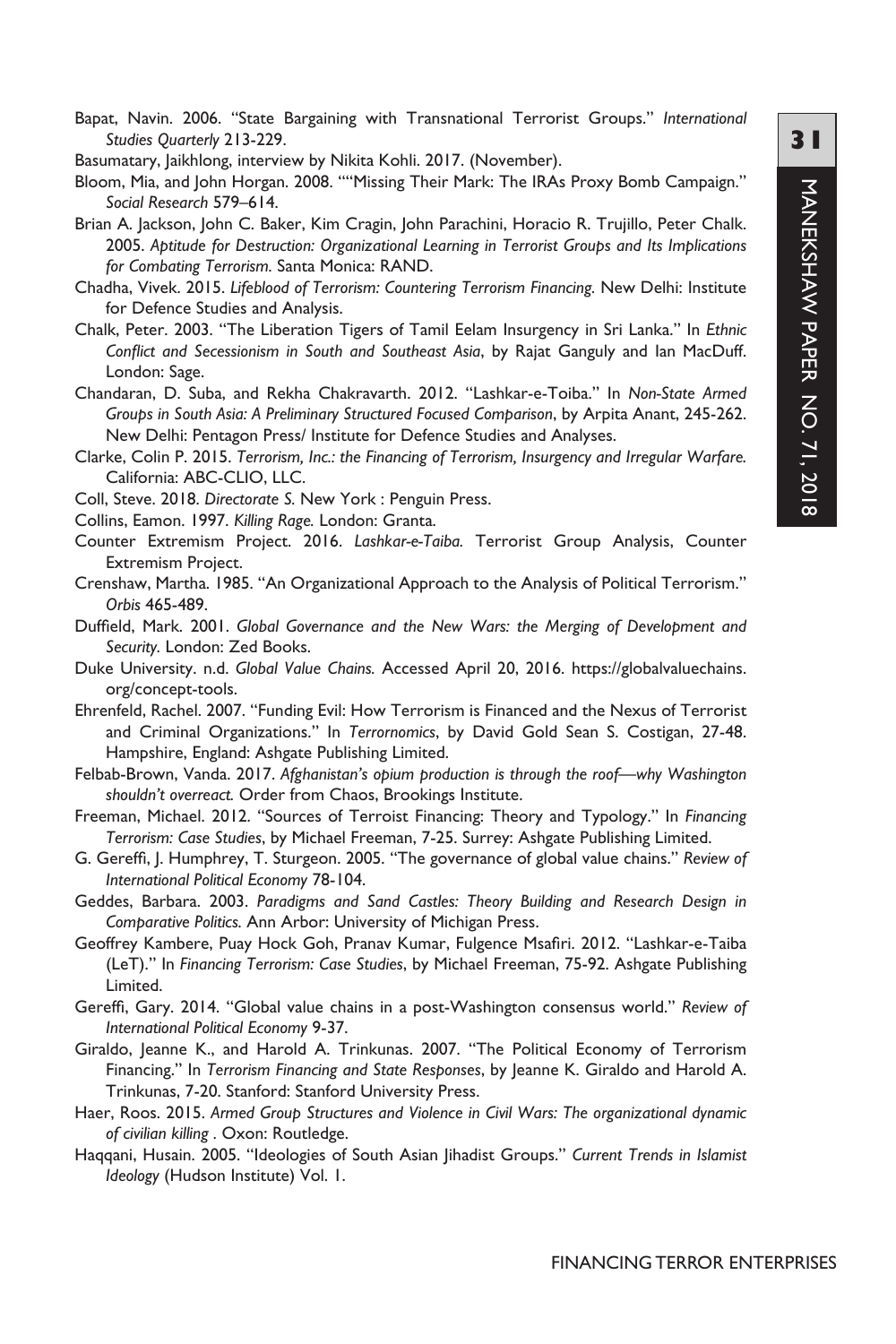- Herbst, Jeffery. 2000. "Economic Incentives, Natural Resources and Conflcit in Africa." *Journal of African Economics* 270-294.
- John, Wilson. 2011. *The Caliphate's Soldiers: The Lashkar-e-Tayyeba's Long War.* New Delhi: Amaryllis / Observer Research Foundation.
- Kaldor, Mary. 1999. *New and Old Wars: Organised Violence in a Global Era.* Cambridge: Polity Press.
- Kambere, Geoffrey, Puay Hock Goh, Pranav Kumar, and Fulgence Msafiri. 2012. "Lashkar-e-Taiba." In *Financing Terrorism: Case Studies*, by Michael Freeman. Ashgate.
- Lakhvi, Zaikur Rehman, interview by Praveen Swami. 2006. *In the Shadows* (October 07-20).
- Levitt, Matthew, and Katherine Baurer. 2017. "Can Bankers Fight Terrorism?: What You Get When You Follow the Money." *Foreign Affairs* 144-146.
- Mahutga, Matthew C. 2014. "Global models of networked organization, the position power of nations and economic development." *Review of International Political Economy* 157-194.
- Mashal, Mujib. 2017. "Afghan Taliban Awash in Heroin Cash, a Troubling Turn for War." *The New York Times*, October 29.
- Michael Pugh, Neil Cooper. 2004. *War Economies in Regional Context: Challenges and Transformations.* Boulder: Lynne Reinner.
- Mohamedou, Mohammad-Mahmoud Ould, interview by Nikita Kohli. 2017. *Definition developed in a class 'Understanding Terrorism', conducted at the Graduate Institute, Geneva, Spring 2017*  (March 3).
- Napoleoni, Loretta. 2005. *Terror Incorporated: Tracing the dollars behind the terror networks.* New York: Seven Stories Press.
- Norton, Michael I., Daniel Mochon, and Dan Ariely. 2011. "The IKEA effect: When labor leads to love." *Journal of Comsumer Psychology* 453-460.
- Paul Collier, Anke Hoeffler, Dominic Rhoner. 2008. "Beyond Greed and Grievance: Feasibility and Civil War." *Oxford Economic Papers* 1-27.
- Peters, Gretchen. 2009. *How Opium Profits the Taliban.* Peaceworks no. 62, Washington, D.C.: United States Institute of Peace.
- Phillips, Brian J. 2015. "What Is a Terrorist Group? Conceptual Issues and Empirical Implications." *Terrorism and Political Violence* 225-242.
- Price, Eric. 2013. *Perspectives on Terrorism.* Accessed May 14, 2016. http://www.terrorismanalysts. com/pt/index.php/pot/article/view/284/html.
- Qadeem, Mossarat, interview by Nikita Kohli. 2014. *Work of the PAIMAN Trust, lectured delivered at the Aung San Suu Kyi Centre for Peace, Lady Shri Ram College* (October).
- Rashid, Ahmed. 2000. *Taliban.* New Haven: Yale University Press.
- Reese, Justin Y. 2012. "Financing the Taliban." In *Financing Terrorism: Case Studies*, by Michael Freeman, 93-110. Surrey, England: Ashgate Publishing Limited.
- Reno, William. 2009. "Illicit Markets, Violence, Warlords, and Governance: West African Cases." *Crime, Law, and Social Change* 313-322.
- —. 1998. *Warlord Politics and African States.* Boulder: Lynne Rienner.
- Ridley, Nick. 2012. *Terrorist Financing: the Failure of Countermeasures.* Gloss, UK: Edward Elgar Publishing Limited.
- Roul, Animesh. 2014. "Clipping the wings of Lashkar-e-Taiba and its charity front Jamaat-ud Dawa of Pakistan." *The Terror Finance Blog.* June 27. Accessed February 19, 2018. http:// www.terrorfinanceblog.com/2014/06/clipping-the-wings-of-lashkar-e-taiba-and-its-charityfront-jamaat-ud-dawa-of-pakistan.html.
- Schlichte, Klaus. 2010. "With the State against the State? The Formation of Armed Groups." In *Armed Groups and Contemporary Conflicts*, by Keith Krause, 45-63. Routledge.
- Schmid, Alex. 1993. "The response problem as a definition problem." In *Western Responses to Terrorism*, by Alex P. Schmid Ronald D. Crelinsten, 7-14. Routledge.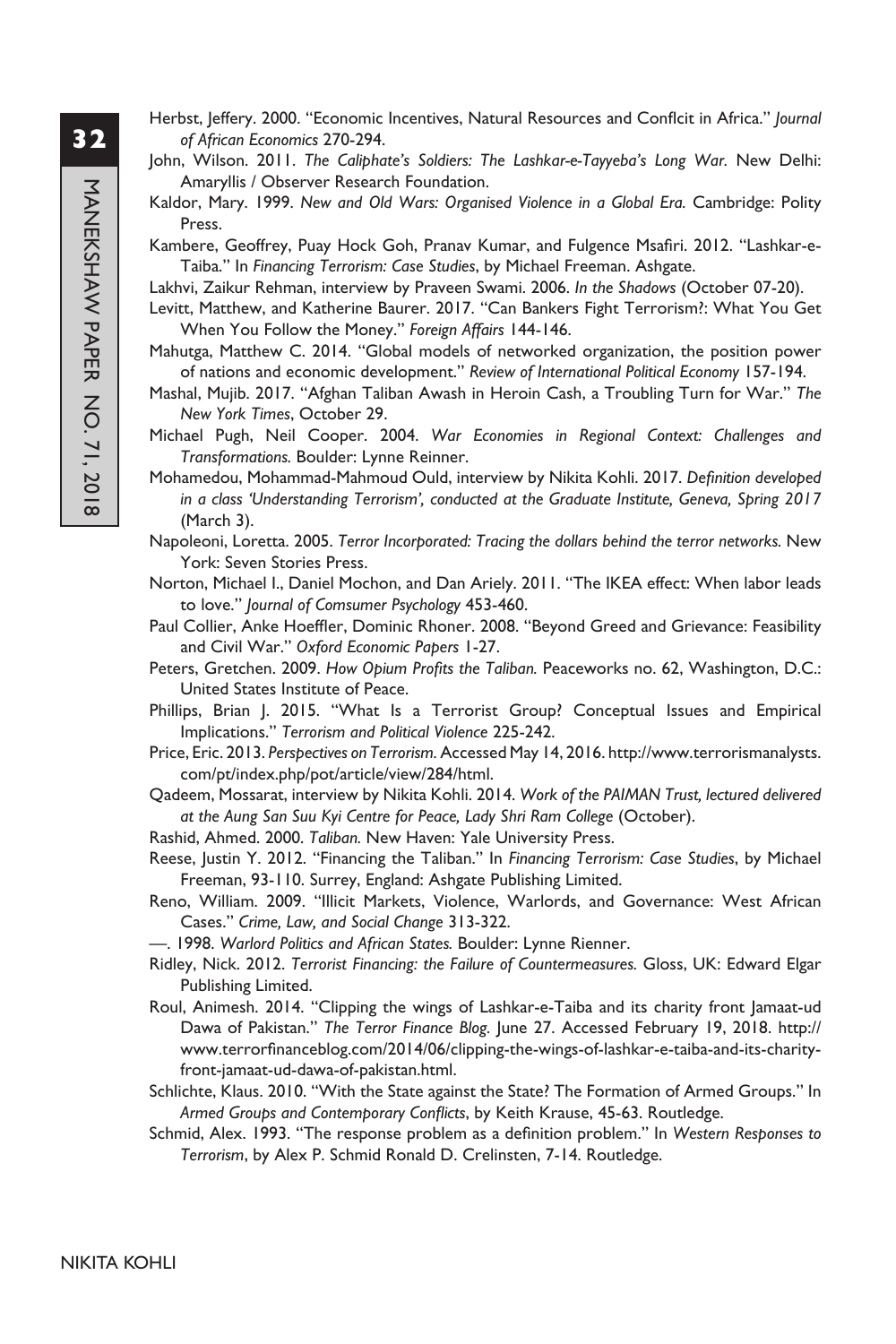Sen, Amar, interview by Nikita Kohli. 2018. (January).

- South Asia Terrorism Portal. n.d. *Lashkar-e-Taiba 'Army of the Pure'.* Accessed February 26, 2018. http://www.satp.org/terroristdetails.aspx?countryid=1&zoneid=16&terroristgroup id=32.
- Sputnik News. 2018. "Hashish Becoming a Main Source of Income for the Taliban." *Sputnik International*, February 18.
- Tankel, Stephen. 2010. *Lashkar-e-Taiba in Perspective: An Evolving Threat.* Counterterrorism Strategy Initiative Policy Paper, New American Foundation.
- Thomas Biersteker, Sue Eckter. 2008. *Countering the Financing of Terrorism.* Routledge.
- Trehan, Jyoti. 2002. "Terrorism and Funding of Terrorism in Kashmir." *Journal of Financial Crime.*
- Trofimov, Yaroslav. 2010. "U.S. Rebuilds Power Plant, Taliban Reap a Windfall." *The Wall Street Journal.*
- US Treasury. 2016. " Specially Designated Nationals List (SDN)." *U. S. Department of Treasury.* 6 9. Accessed June 13, 2016. https://www.treasury.gov/resource-center/sanctions/SDN-List/ Pages/default.aspx.
- Watson Institute, Brown University. 2008. "Security Research." *Watson Intitute, Brown University.* September 15. Accessed May 14, 2016. http://watson.brown.edu/research/security.
- Wennman, Achim. 2010. "Grasping the Financing and Mobilization Cost of Armed Groups: A New Perspective on Conflcit Dynamics." In *Armed Groups and Contemporary Conflicts* , by Keith Krause, 64-79. Routledge.
- Wittig, Timothy Simon. 2009. "Power, Value, and the Individual Exchange: Towards an Improved Conceptualization of Terrorist Finance." University of St Andrews.
- Wittig, Timothy. 2011. *Understanding Terrorist Finance.* Palgrave Macmillan.
- Y. K. Heng, K. McDonagh. 2008. "The Other War on Terror Revealed: Global Govermentality and the Financial Action Task Force's Campaign Against Terrorist Financing." *Review of International Studies* 553-573.

#### **Notes**

- 1. For the broadest range of writings, please refer to the Terrorist Finance Bibliography maintained by the Watson Institute at Brown University. In the last update found, of 2008, there was a list of various publications and references, going over 52 pages listing books, journal articles, government reports, media reports, various non-governmental organisation (NGO) reports and reports as well as speeches by international organisations, including the various resolutions and reports of the United Nations (UN). It is also interesting to note that there were very few articles and books that were related to the field of international relations, with most of them belonging to the field of economics.
- 2. The best example of this was the Liberation Tigers of Tamil Eelam (LTTE), which used these methods, along with diaspora remittances, to finance their operation in northern Sri Lanka, rather than major Internet or bank heists.
- 3. One of the very interesting ways such terrorist organisations are using banking methods for transferring funds from individuals and groups is through the new Islamic banking institutions that operate according to the Shari'a, which is a system that is unfamiliar to most western bank supervisors and can, thus, slip under the radar for transferring money for illegal purposes. Ehrenfeld gives the example of 'Osama bin Laden's financial officer in Sudan until 1996, Mustafa Ahmed al-Hisawi (aka Sheikh Saeed), held an account at the Dubai Islamic Bank. In the months prior to the 9/11 attacks, al-Hisawi deposited USD 148,895 into bank accounts in Dubai that were held by two of the 9/11 hijackers.These accounts were at the Dubai Islamic Bank, as well as in HSBC and Citibank.The money was then wire-transferred to the hijackers' accounts with the Sun Trust Bank in Florida.This transaction was executed in violation of the Bank Secrecy Act (BSA) and the Suspicious Activity Report (SAR) requirements which were designed to prevent money laundering.All